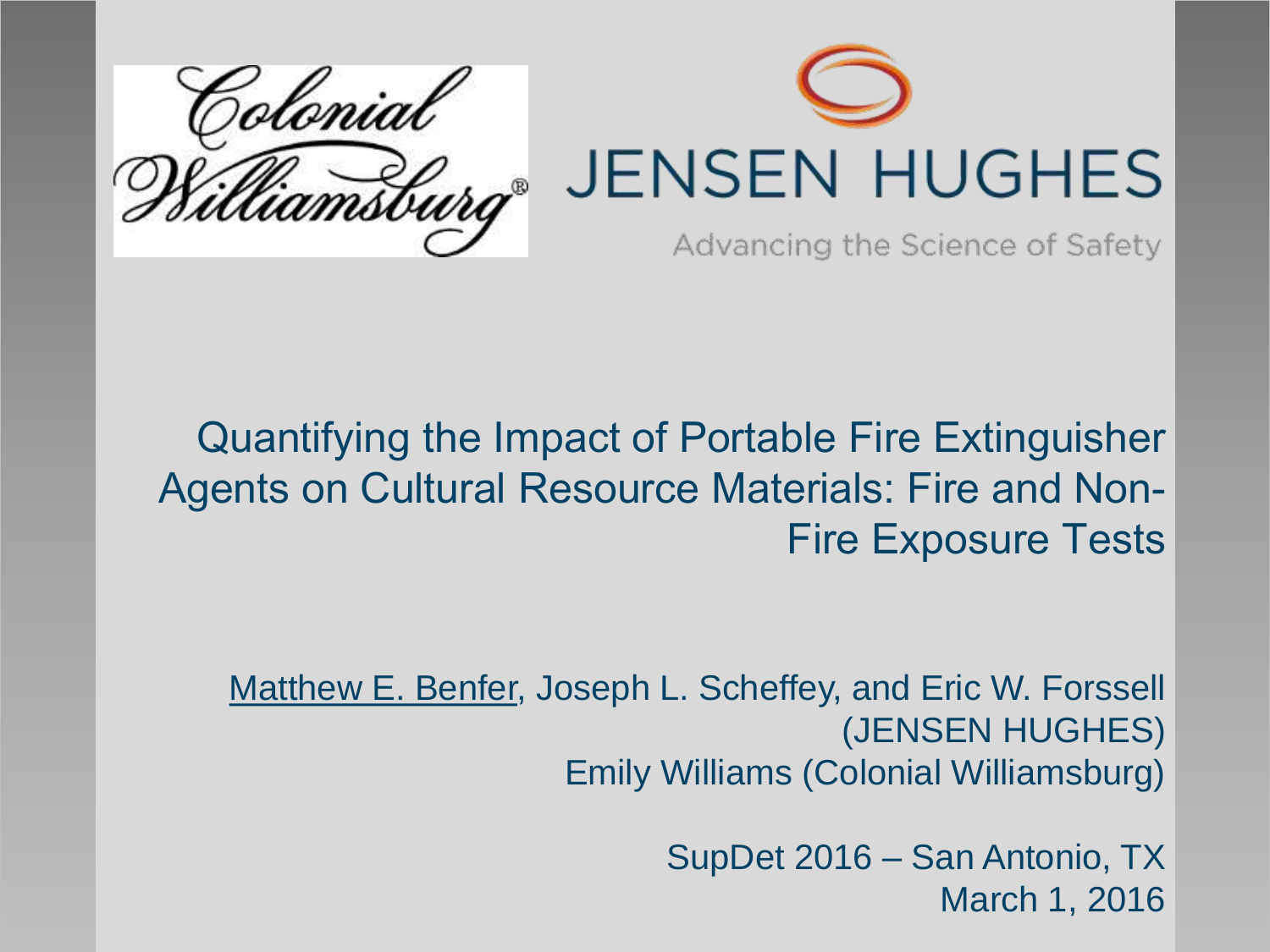### **OBJECTIVES**

Quantify impact of discharging agent on materials

- Provide data to NFPA 909 and 914 for extinguisher selection
- Evaluate effectiveness of cleaning methods Establish cost-effective and repeatable test protocol for future use

2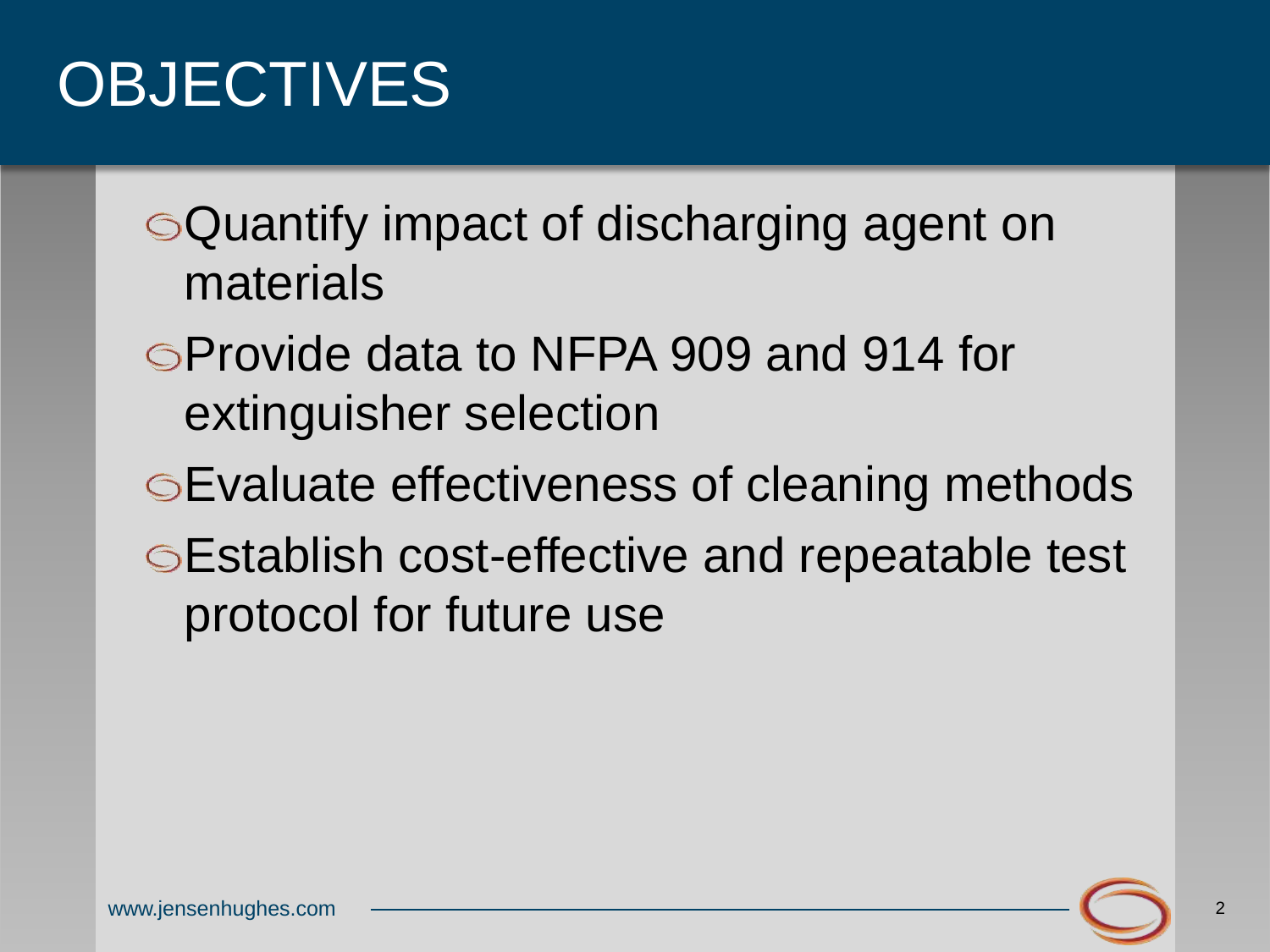### **OBJECTIVES**

|                  | <b>Extinguisher Selection Matrix</b>                              |                                                                                                                                 |                 |              |                   |              |  |
|------------------|-------------------------------------------------------------------|---------------------------------------------------------------------------------------------------------------------------------|-----------------|--------------|-------------------|--------------|--|
|                  |                                                                   | <b>Extinguishing Agent</b>                                                                                                      |                 |              |                   |              |  |
| <b>Materials</b> |                                                                   | <b>ABC</b> Dry<br>Chem.                                                                                                         | CO <sub>2</sub> | <b>FE-36</b> | <b>Halotron I</b> | <b>Water</b> |  |
|                  | <b>Architecture</b><br>(brick, concrete, tile, plaster)           |                                                                                                                                 |                 |              |                   |              |  |
|                  | <b>Ethnographic Collections</b><br>(bark, baskets, dolls, tools)  |                                                                                                                                 |                 |              |                   |              |  |
|                  | <b>Glass and Ceramics</b><br>(China, crystal, earthware, pottery) | For each combination:<br>List effects of agents<br><b>Cleaning methods</b><br>Recommendation of agent for use with<br>material? |                 |              |                   |              |  |
|                  | <b>Leather and Related Materials</b>                              |                                                                                                                                 |                 |              |                   |              |  |
|                  | <b>Metals</b><br>(Brass, bronze, iron, silver)                    |                                                                                                                                 |                 |              |                   |              |  |
|                  | Paper                                                             |                                                                                                                                 |                 |              |                   |              |  |
|                  |                                                                   |                                                                                                                                 |                 |              |                   |              |  |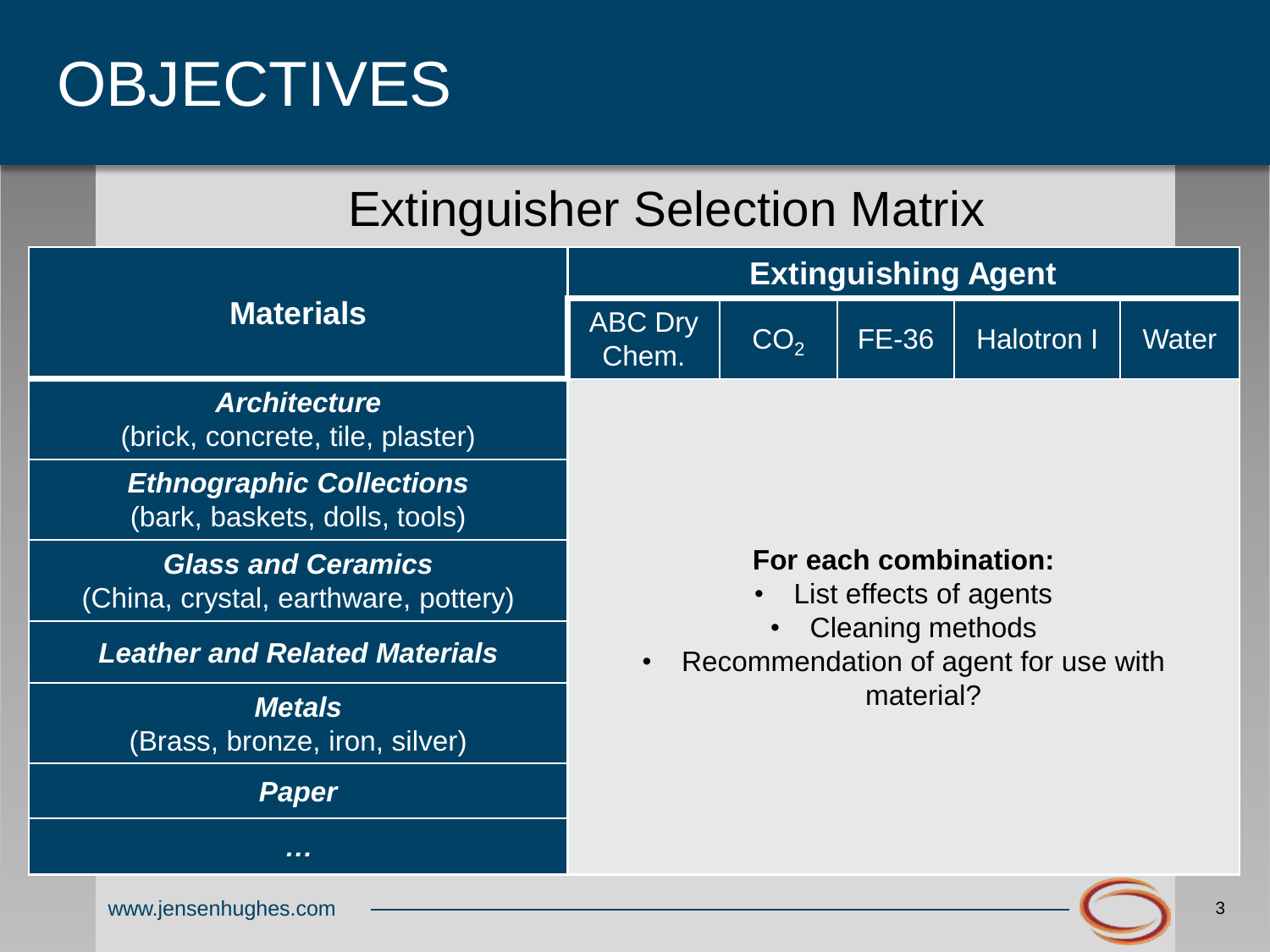### RESEARCH TEAM

This project was carried out under a Institute of Museums and Library Services National Leadership Grant:



CWF –material selection, quantify agent effects, evaluate cleaning methods

- Jensen Hughes fire and non-fire testing
- FPRF facilitator for technical review and dissemination
- Amerex in-kind contribution of extinguishers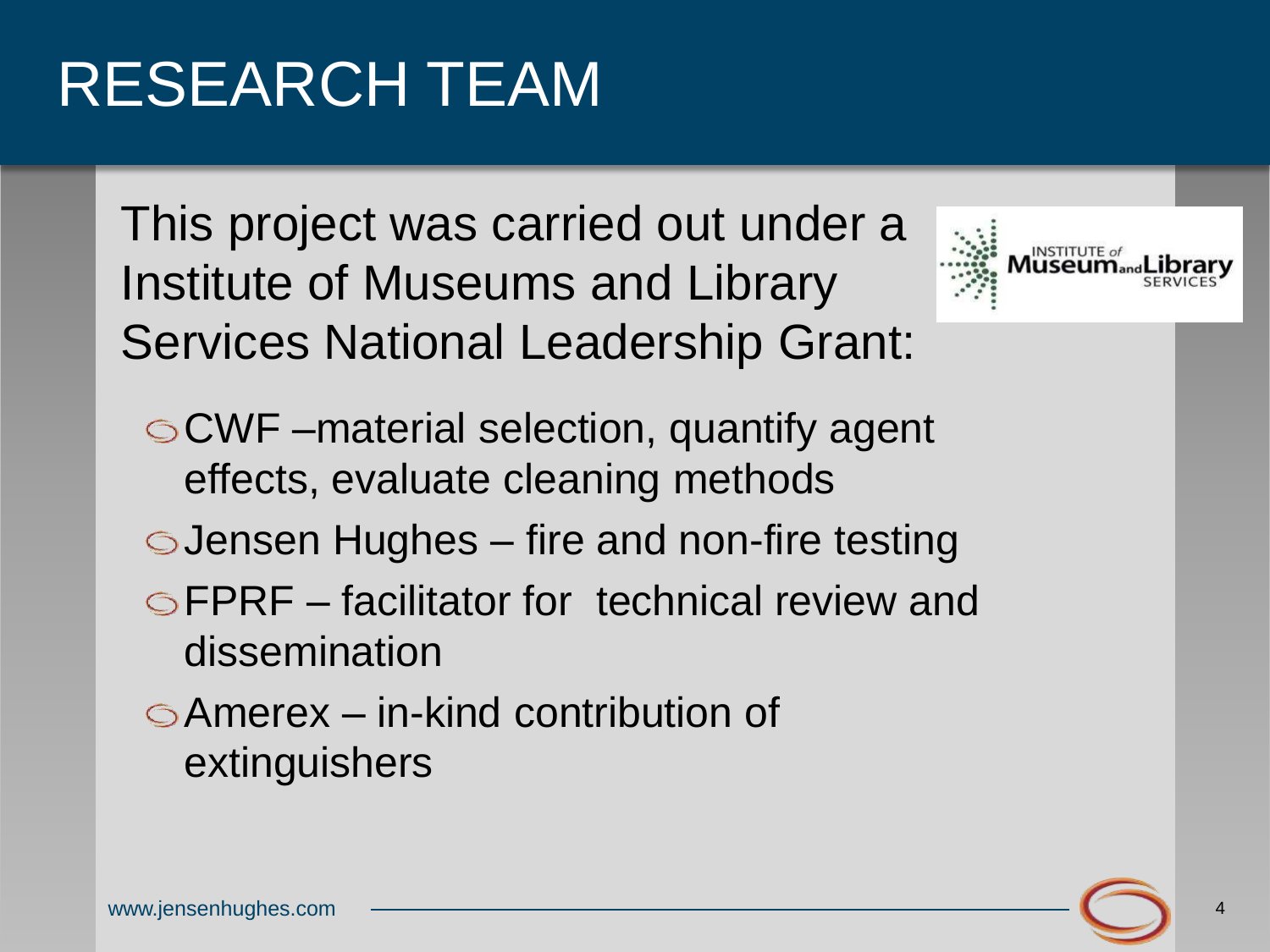## TECHNICAL OVERSIGHT PANEL

- Steve Carter, Orr Protection Systems
- Laura E. Doyle, U.S. General Services Administration
- David Frable, U.S. General Services Administration
- Deborah L. Freeland, Arthur J. Gallagher & Co.
- Cindy Greczek, Colonial Williamsburg Foundation
- G Gregory E. Harrington, NFPA
- Michael Kilby, Smithsonian Institution
- Nancy Lev-Alexander, U.S. Library of **Congress**
- Jacob Ratliff, NFPA
- Joseph A. Senecal, Kidde-Fenwal
- **S Craig Voelkert, Amerex Corporation**
- **S** Rob Waller, Protection Heritage Group



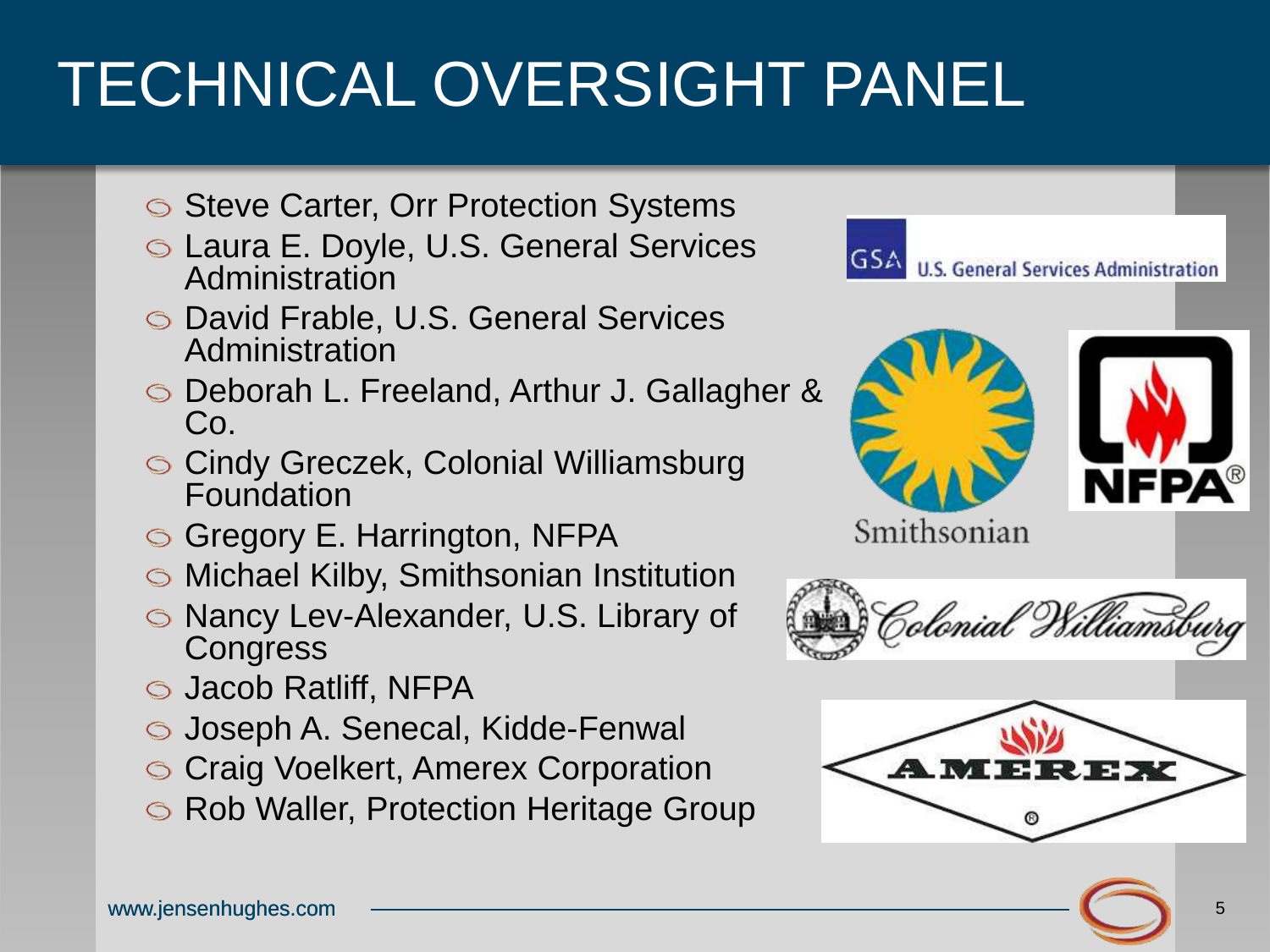### BACKGROUND

Phase I FPRF study conducted by Jensen Hughes in 2010:

- Detailed review of portable extinguishers
- Identification of material characteristics for agents and collection materials
- **Comprehensive literature review of the effects of** extinguishers and decomposition products
- Characterized fire scenarios and fire loss review for museums, libraries, and other heritage buildings
- Developed preliminary test plan for non-fire exposure tests, fire exposure tests, and physical impact tests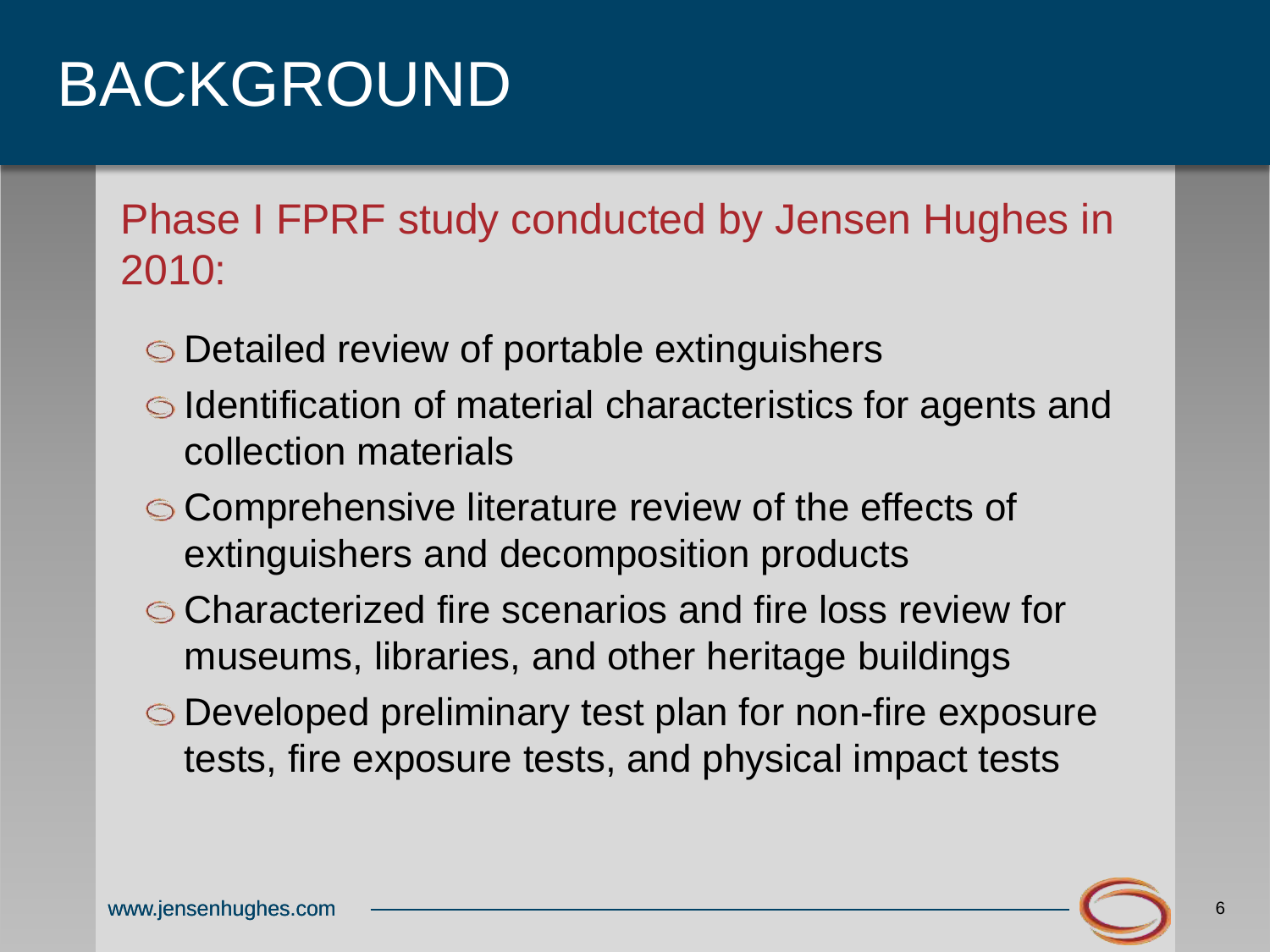### APPROACH

#### Non-fire (neat) exposure tests

• Chemical, physical, and thermal effects from extinguisher agents

#### **Set Fire exposure tests**

- Chemical, physical, and thermal effects from extinguisher agents
- Decomposition product effects
- Limited direct smoke/thermal effects from fire
- Low fire size to room volume ratio

7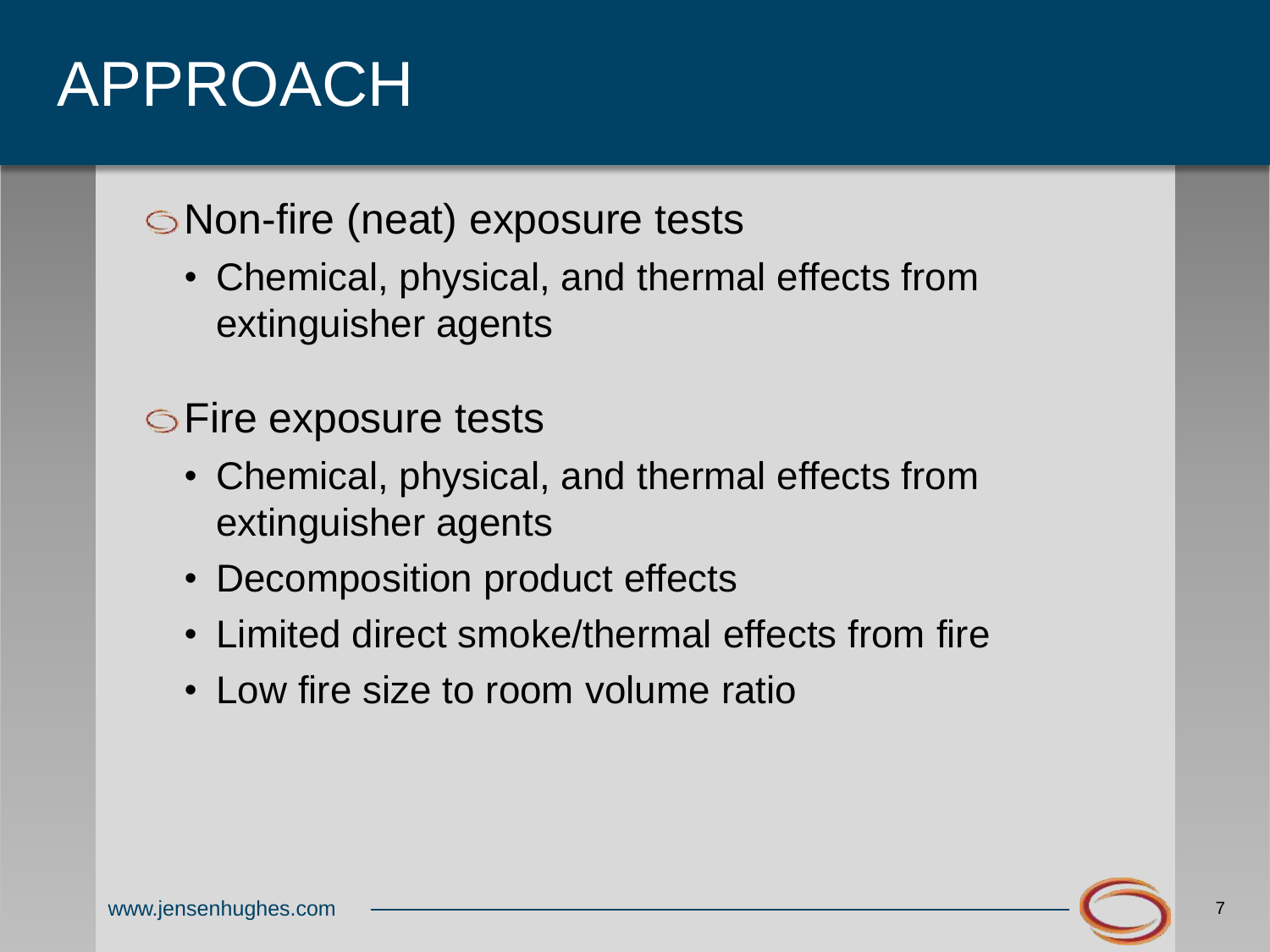## TEST SETUP

- **Set Enclosures: nominally** 10 m (33 ft) by 10 m (33ft) by 3 m (9.8ft)
- Three target arrays:
	- Direct
	- Indirect, mounted on wall
	- Indirect, mounted on a stand
- Non -fire tests @ Jensen Hughes Lab
- **SFire tests @ Naval** Research Lab



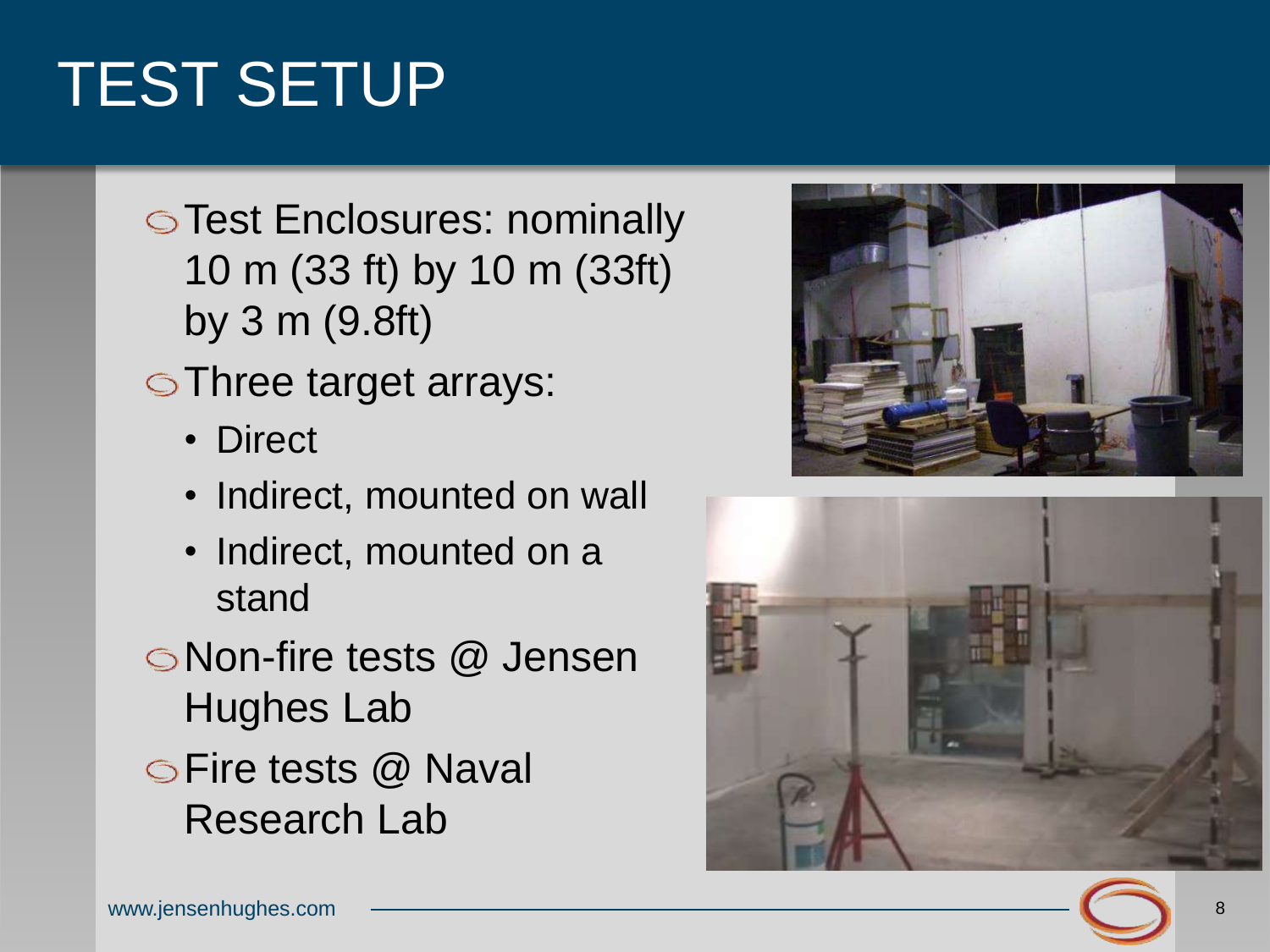## EXTINGUISHERS

- Collection areas are typically light (low) hazard
- Minimum UL 711, 2A rating required for light hazard
- Five extinguishers/scenarios selected (all have 2A ratings):
	- ABC Dry Chemical [Amerex B456];
	- Water Mist [Amerex B272NM];
	- Halotron [Amerex 398];
	- FE-36 [Ansul Cleanguard FE13]
	- ABC Dry Chemical and Water Mist

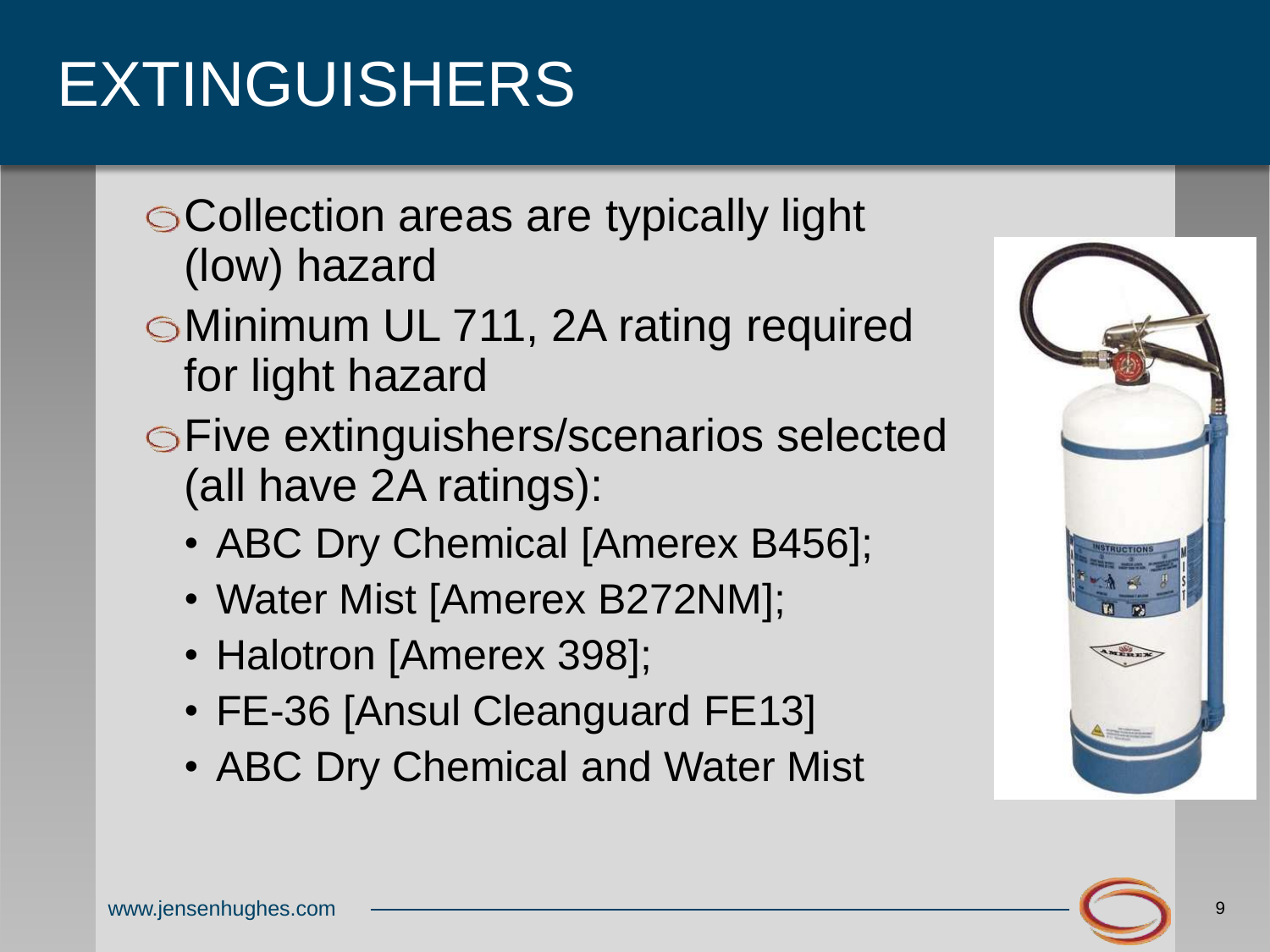## TARGET MATERIALS

### $\bigcirc$  10 cm by 10 cm (4 in by 4 in)

- Thirteen representative materials:
	-
	-
	-
	- Black iron sheet<br>• Copper sheet<br>• Aluminum sheet<br>• Vegetable tanned leather
	- Tulip poplar wood, unvarnished
	- Cherry wood, varnished with shellac Linen canvas, oil paint
	-
	- Linen canvas, acrylic paint
	- Travertine tile, tumbled finish
	-
	-
	- Marble tile, tumbled finish<br>• White-tailed deerskin<br>• Unglazed terracotta tile<br>• Glazed ceramic tile
	-

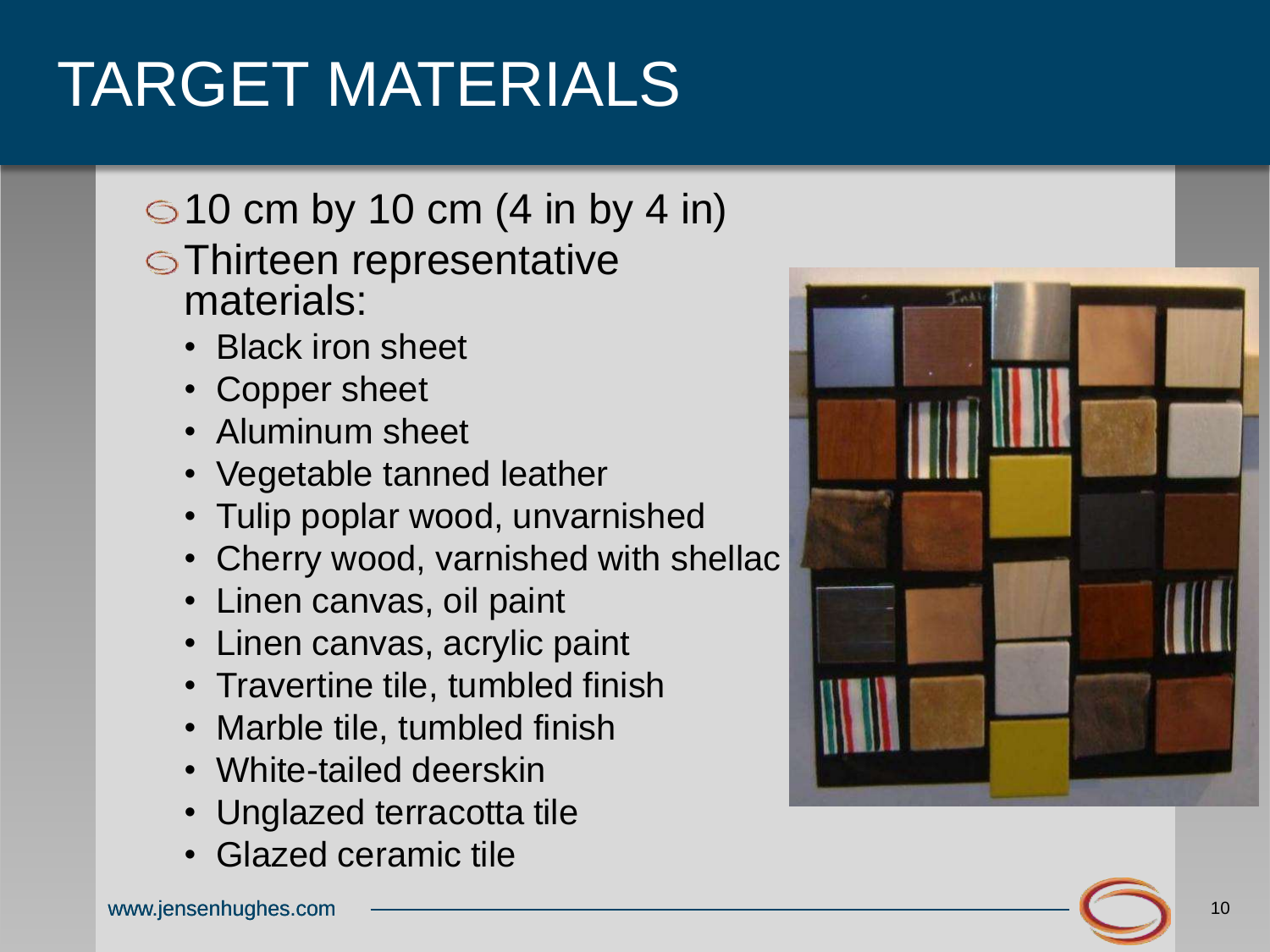# NON-FIRE EXPOSURE **TESTS**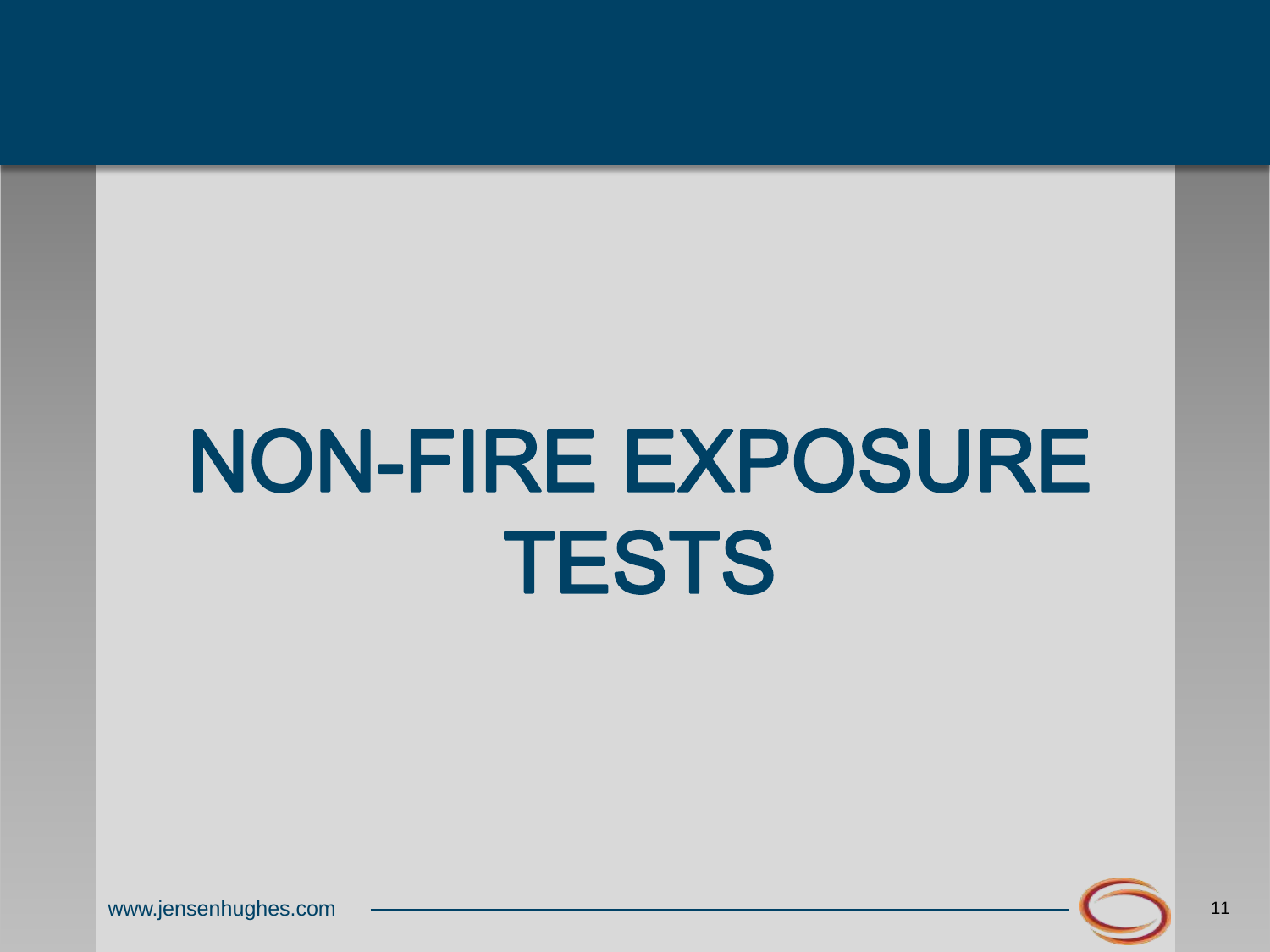### SCOPING TEST RESULTS

Conducted to determine:

Separation distance between extinguisher and direct array:

- Between 3.0 m (10 ft) and 4.9 m (16 ft)
- Separation distance between direct and indirect arrays
	- 1.5 m (5 ft)

Lateral offset between direct and indirect arrays

• 1.8 m (6 ft)

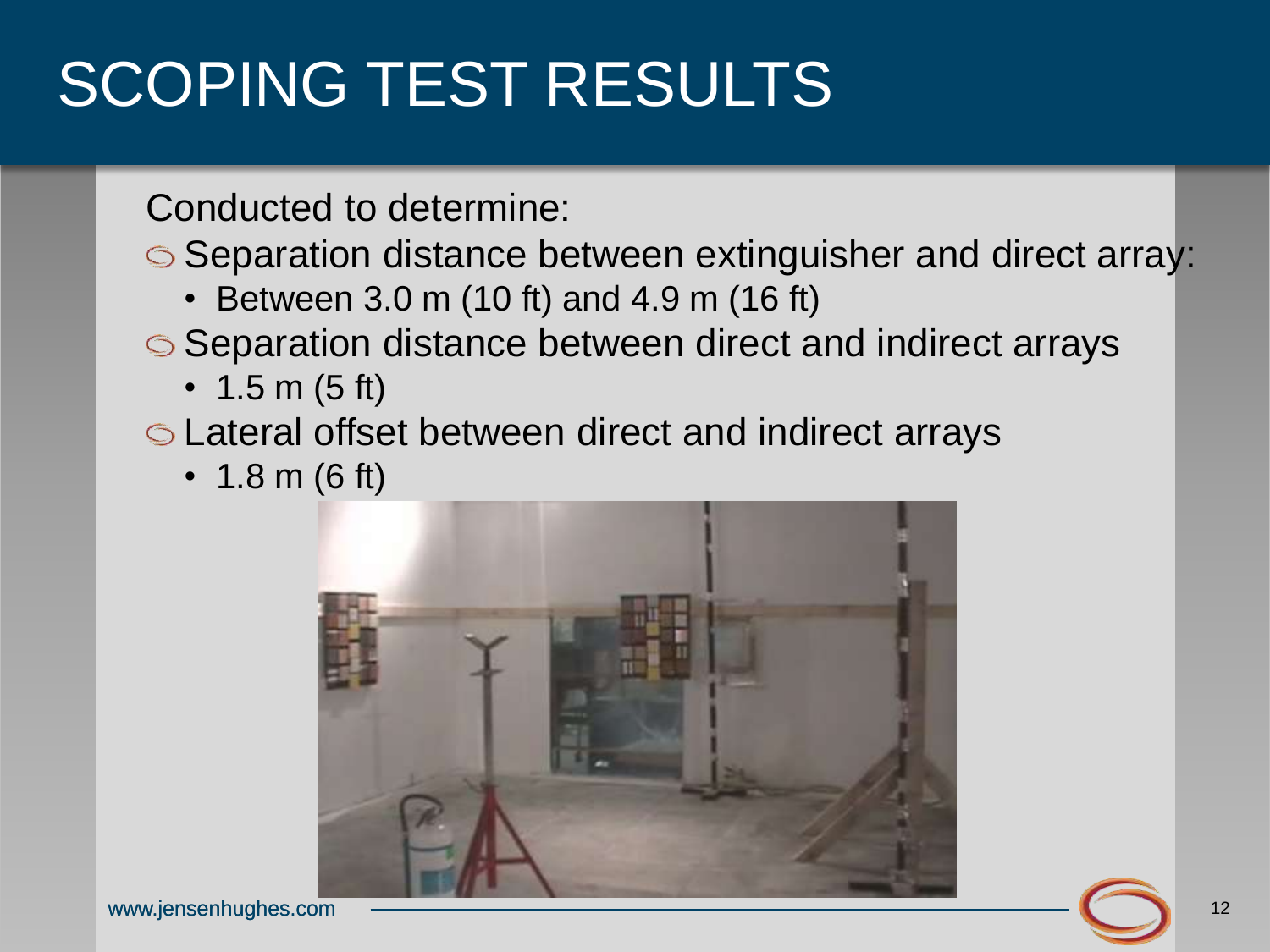### INSTRUMENTATION

- Agent deposition on materials (scales: 0.1 g and 0.001 g resolution)
- **S**Temperature/relative humidity measurements
- **STemperature in test enclosure** 
	- Thermocouples at 0.3 to 2.7 m (1 9 ft) above floor; at 0.6 m (2 ft) increments
- **Temperature at center of direct array**
- Video cameras
- $\blacksquare$ Infrared camera capture spray impact pattern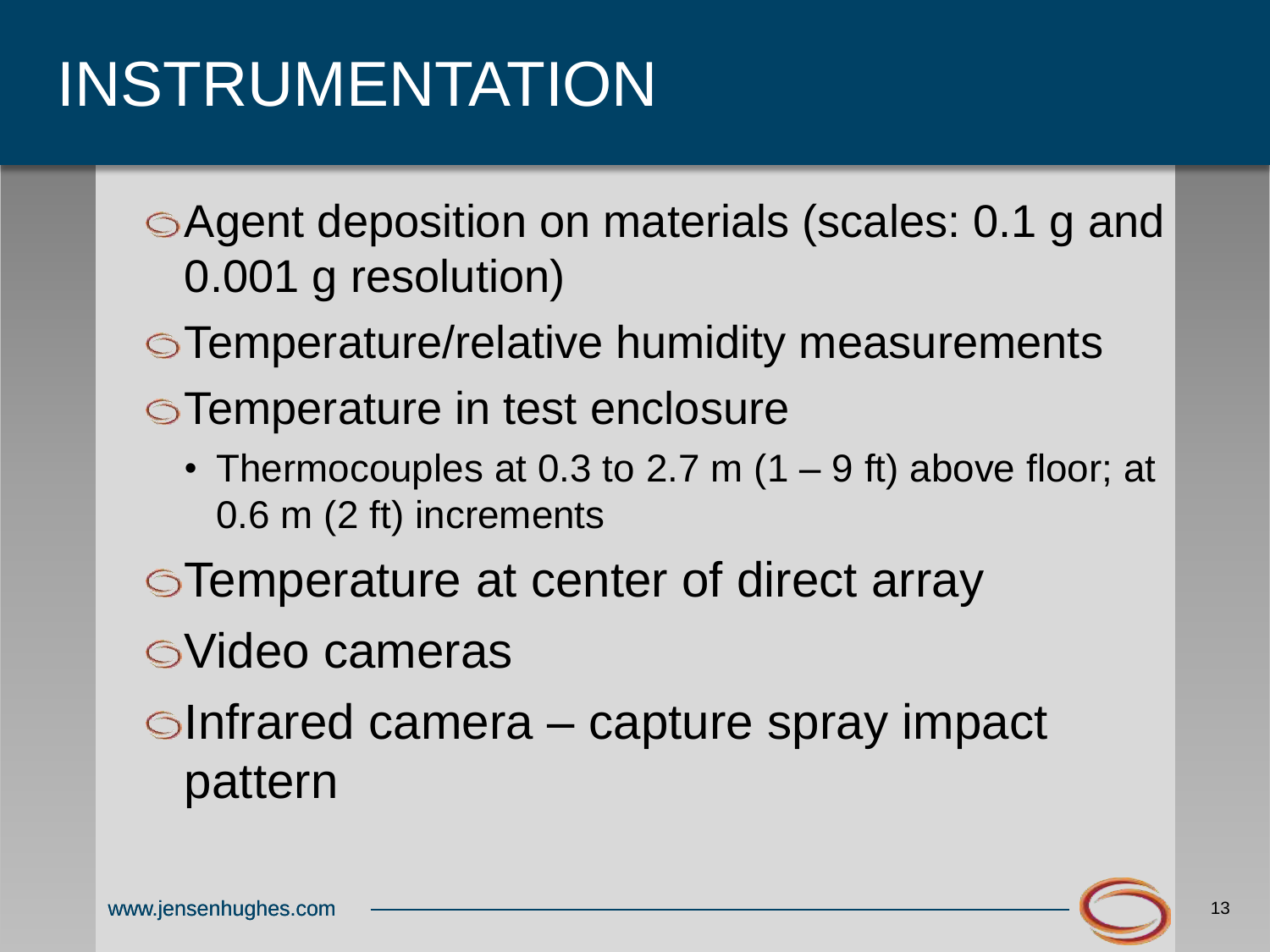### PROCEDURES

- 1) Weigh and mount all samples on arrays in examination room
- 2) Install arrays in test enclosure
- 3) Discharge extinguisher(s) at direct array until empty
- 4) Remove sample arrays 5 minutes after end of discharge (soak period)
- 5) Photograph, document, and weigh test samples
- 6) Ventilate and clean test enclosure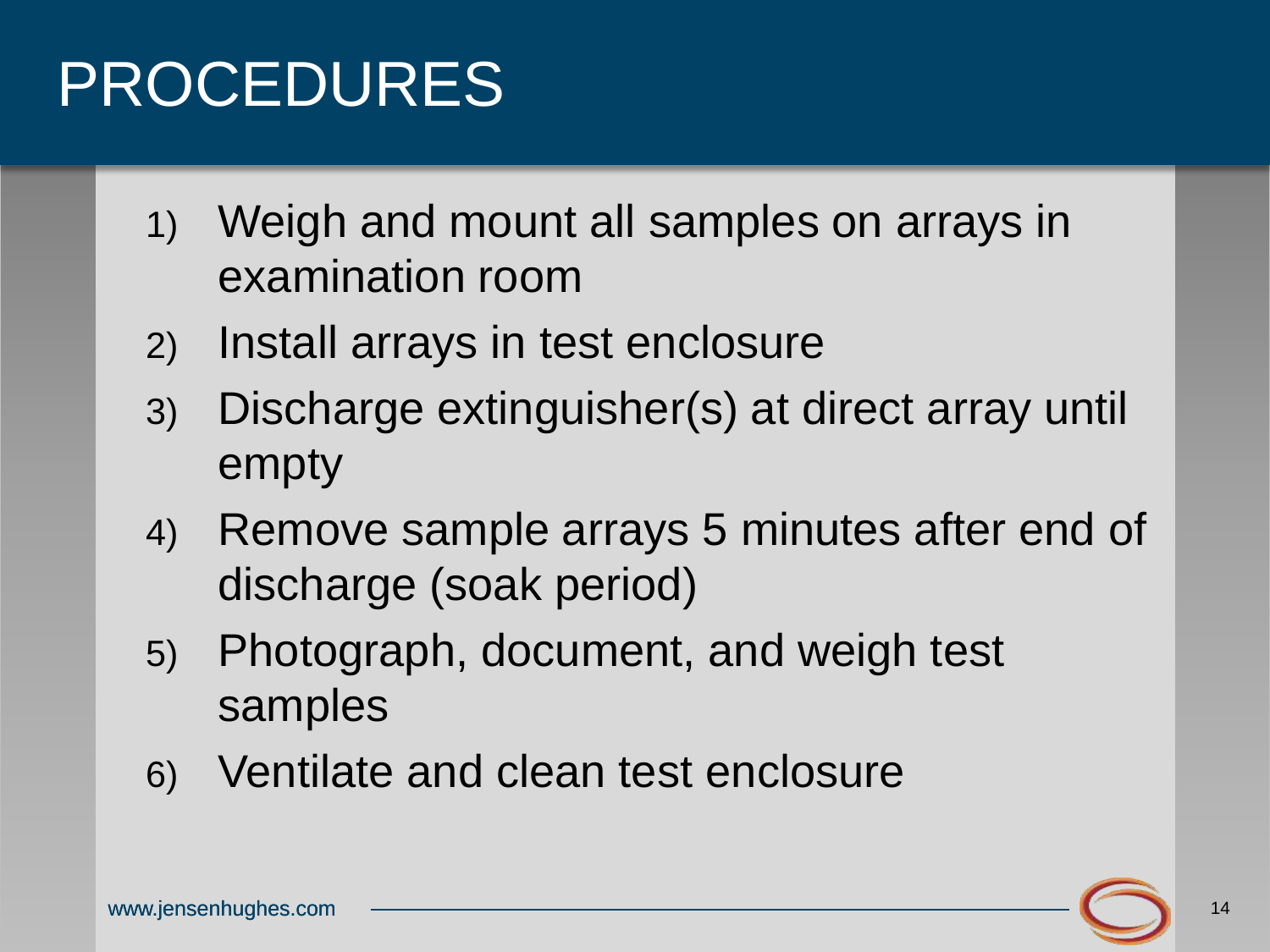#### **SHalotron**

- Narrow stream of gas with some liquid agent
- Infrared useful for qualitative assessment of impact area



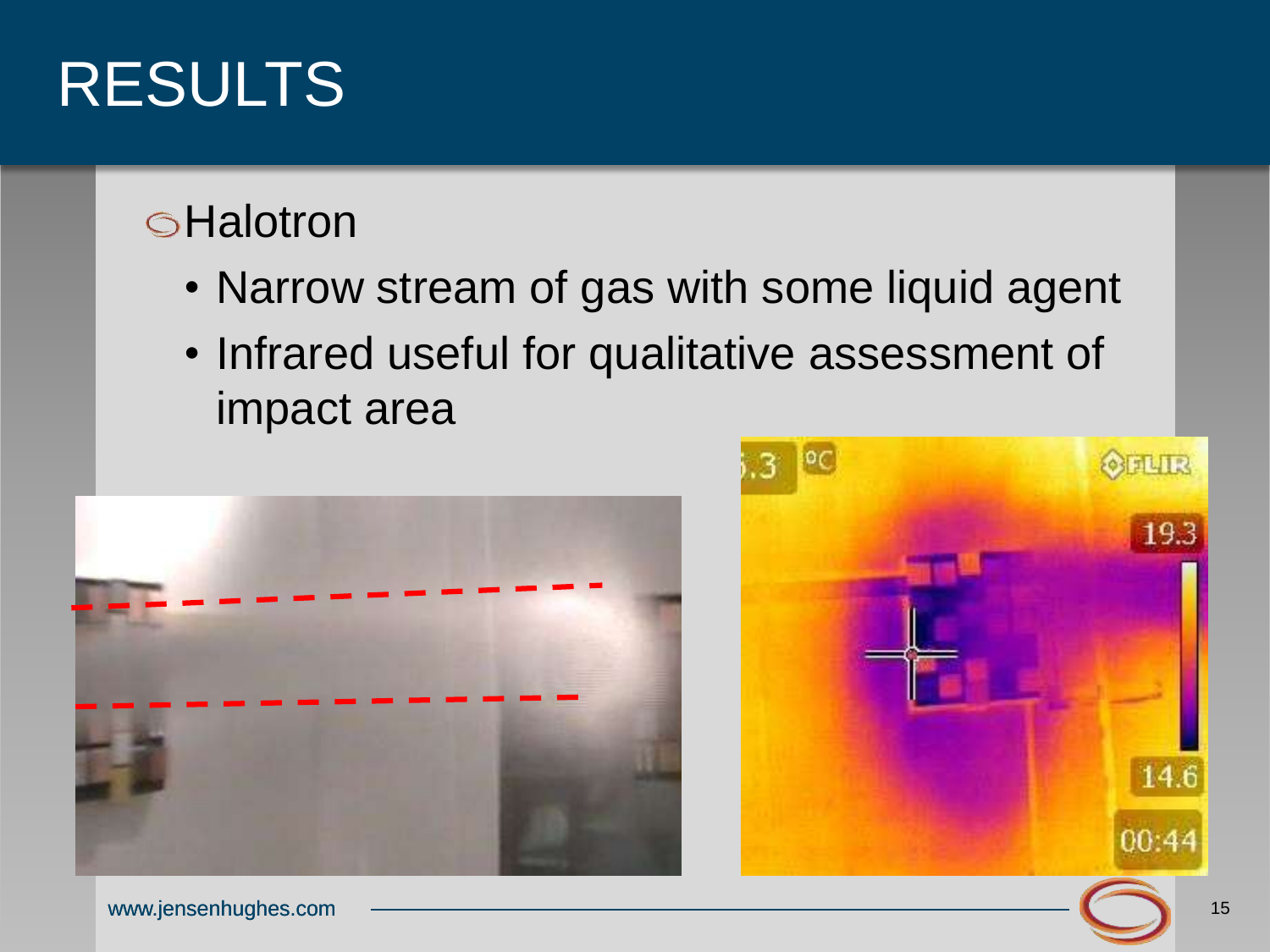### FE-36

- Narrow stream of liquid
- Liquid impact area identifiable from frost on samples
- No IR camera for test



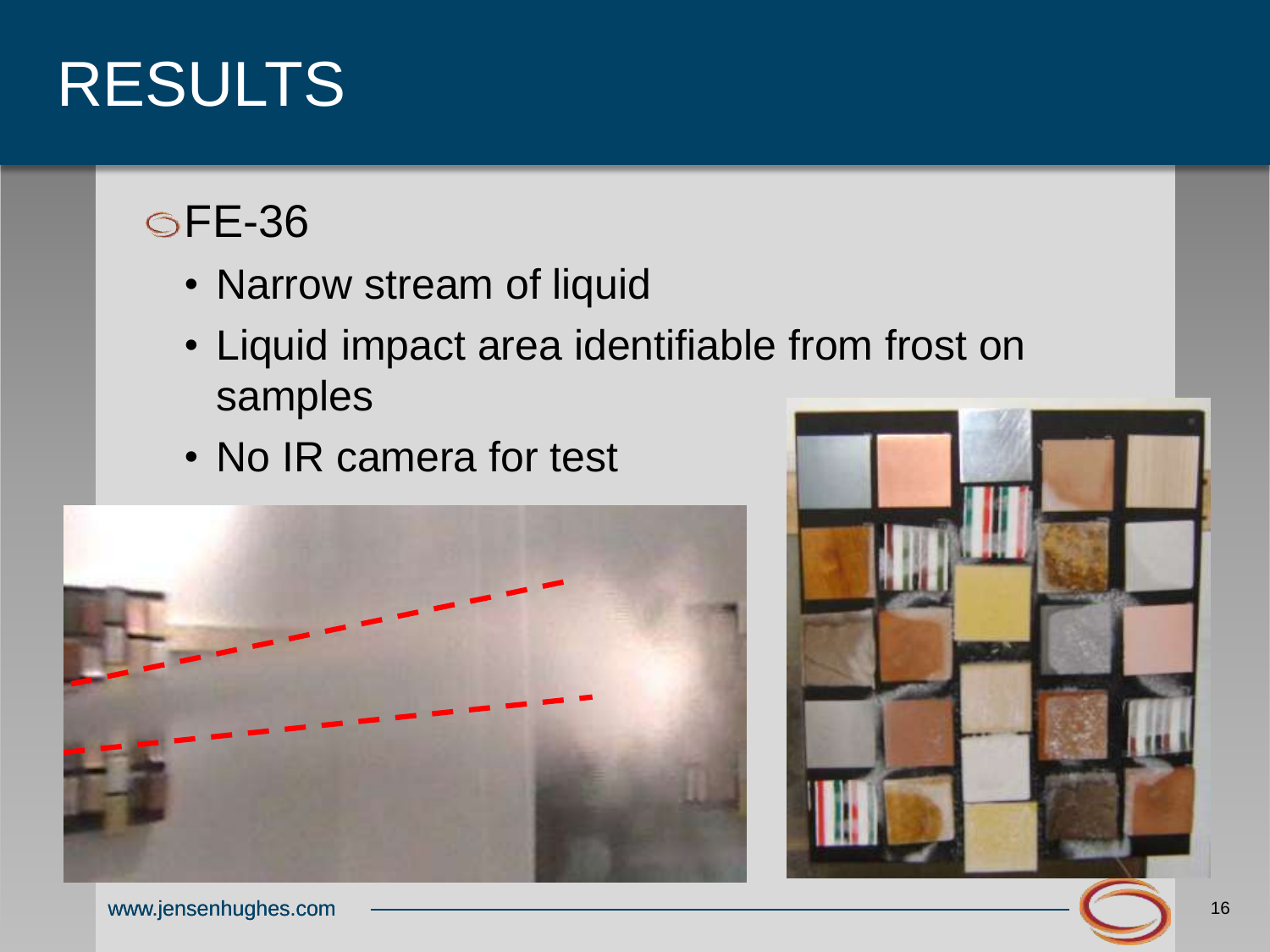#### Water Mist

- Wide stream/cone of mist
- Agent obscured samples for IR camera
- Large wet area on floor

### **SABC Dry Chemical**

- Medium stream of agent
- Agent obscured samples for IR camera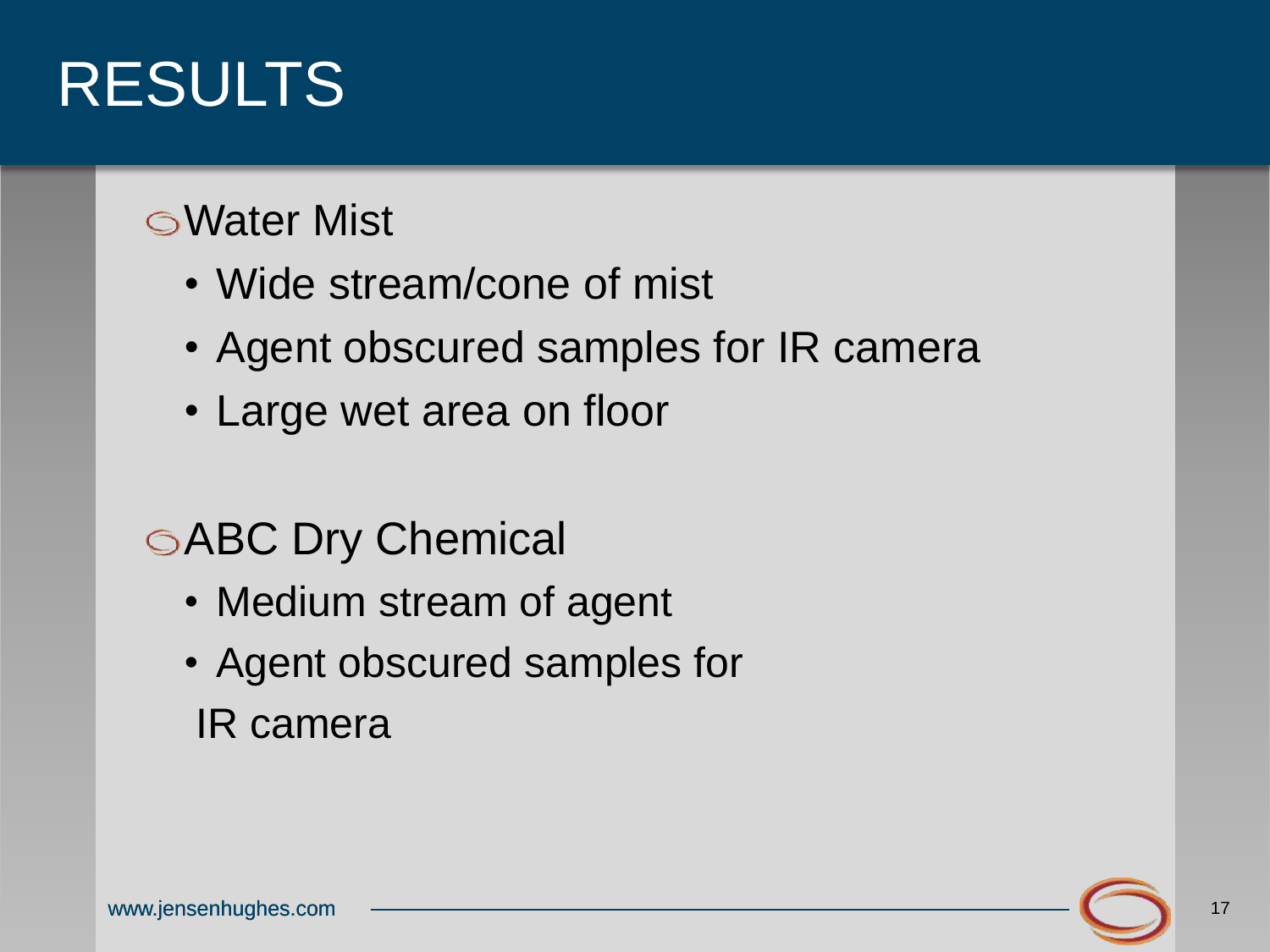#### **S** Direct Array Temperatures

- Clean agents: lowest temperatures (FE -36: -41˚C; Halotron: -23˚C)
- ABC Dry Chemical & Water Mist: negligible temperature change

Extinguisher Agent Deposition

- Slight deposition for most materials
- Direct array samples had largest agent deposits, some fur samples gained up to 2.0g
- Difficulties with mass measurement:
	- Some samples fell and broke,
	- Velcro adhesive removed bits from the backs of samples

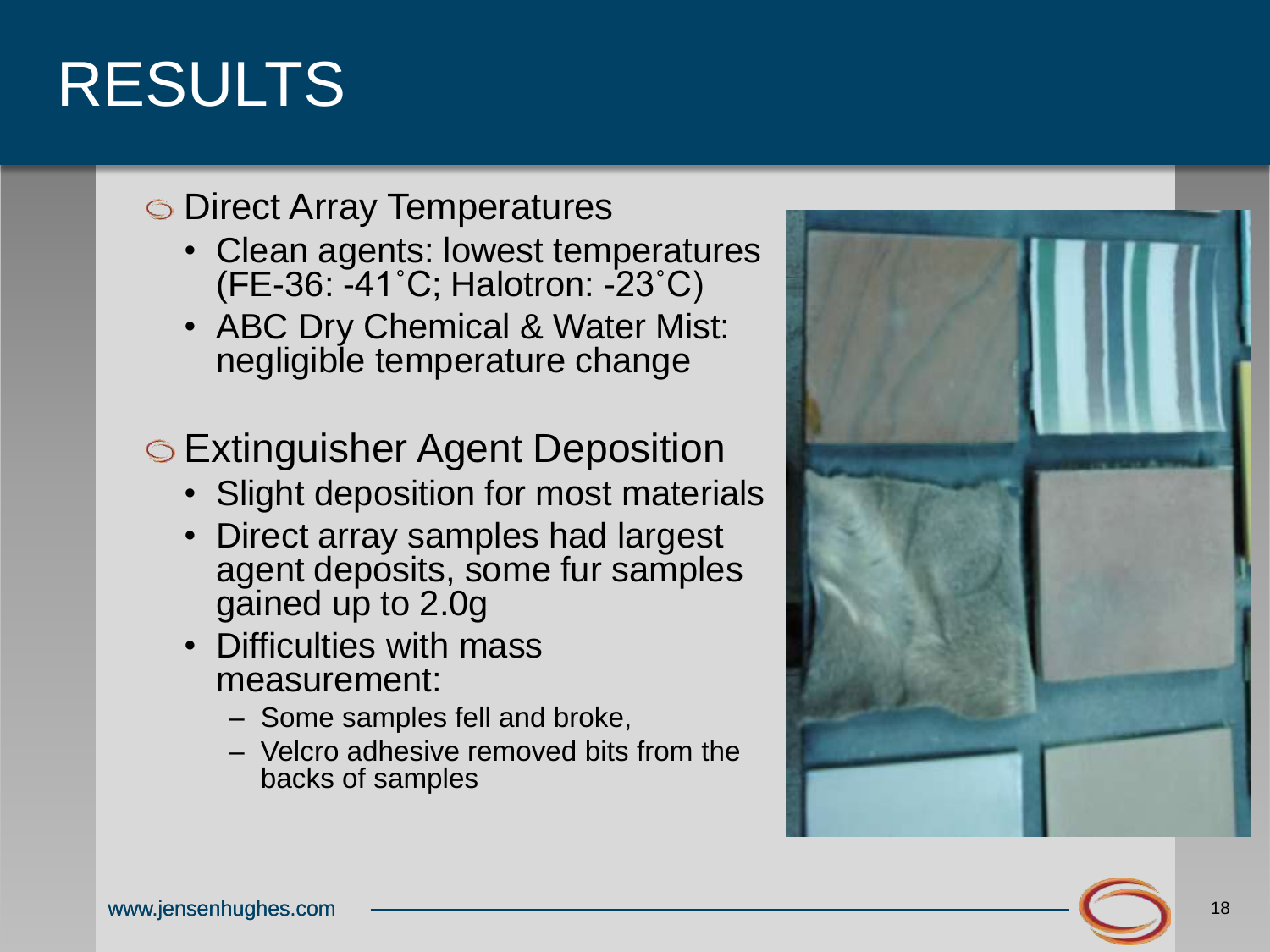# FIRE EXPOSURE TESTS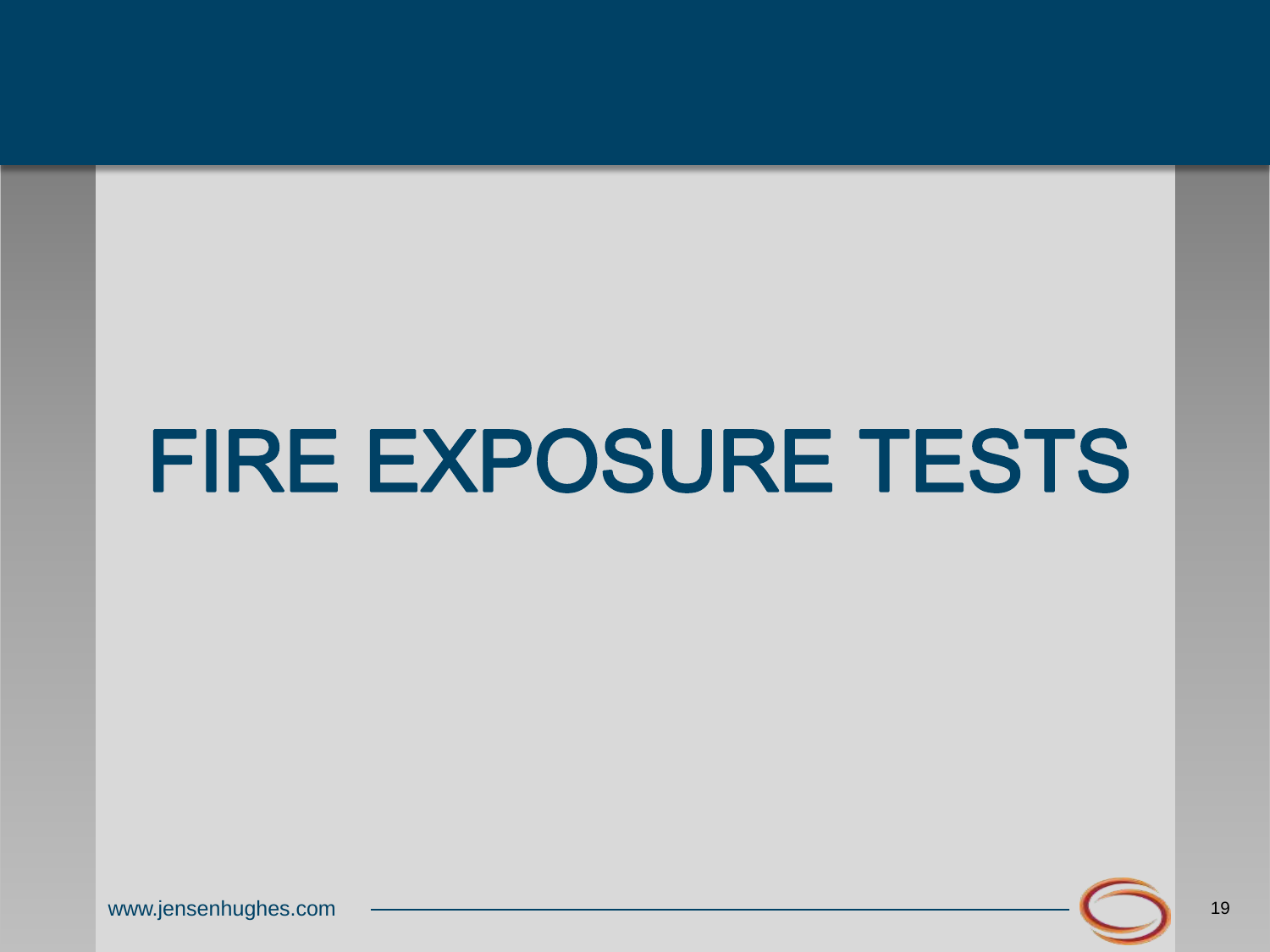### SCOPING TEST RESULTS

#### **Size:**

- UL 711, 1A crib too severe for unprotected person
- UL 711, 1A crib extinguished by all extinguishers
- UL 1715 wood crib selected
- Ignition pan parameters established (heptane)
- Separation distance between wood crib and direct array set at 0.66 m (26 in)
- **Same separation distances** between direct and indirect arrays as non-fire exposure tests
- **Initial attack distance was 1.8 m** (6.0 ft)

#### UL 711, 1A UL 1715





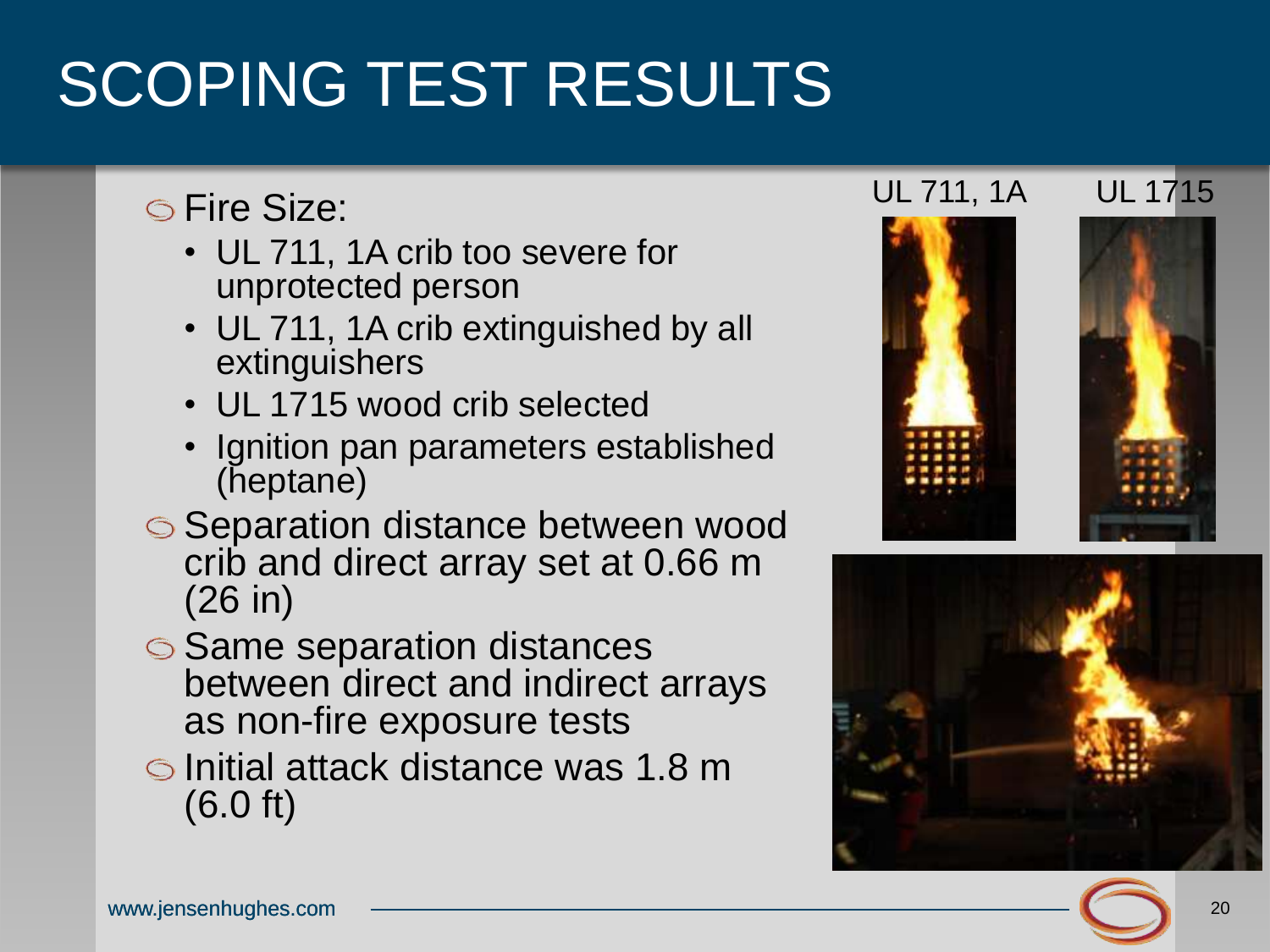### TEST SETUP AND INSTRUMENTATION

- Instrumentation same as nonfire tests
- **Corrosion monitoring system** 
	- Copper and silver sacrificial **circuits**
	- Resistance measured before and after test to determine metal loss (in Angstroms, Å)



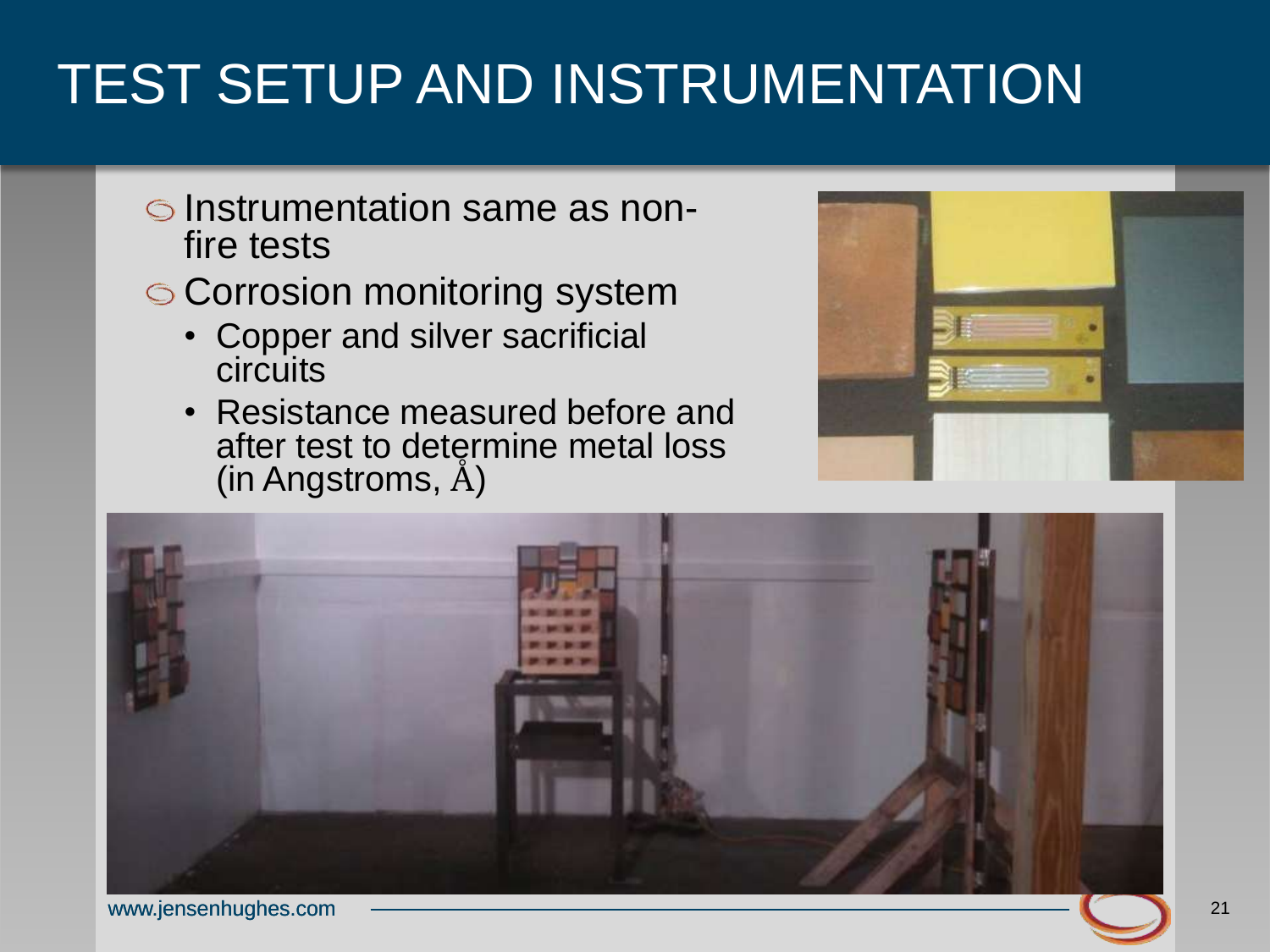### PROCEDURES

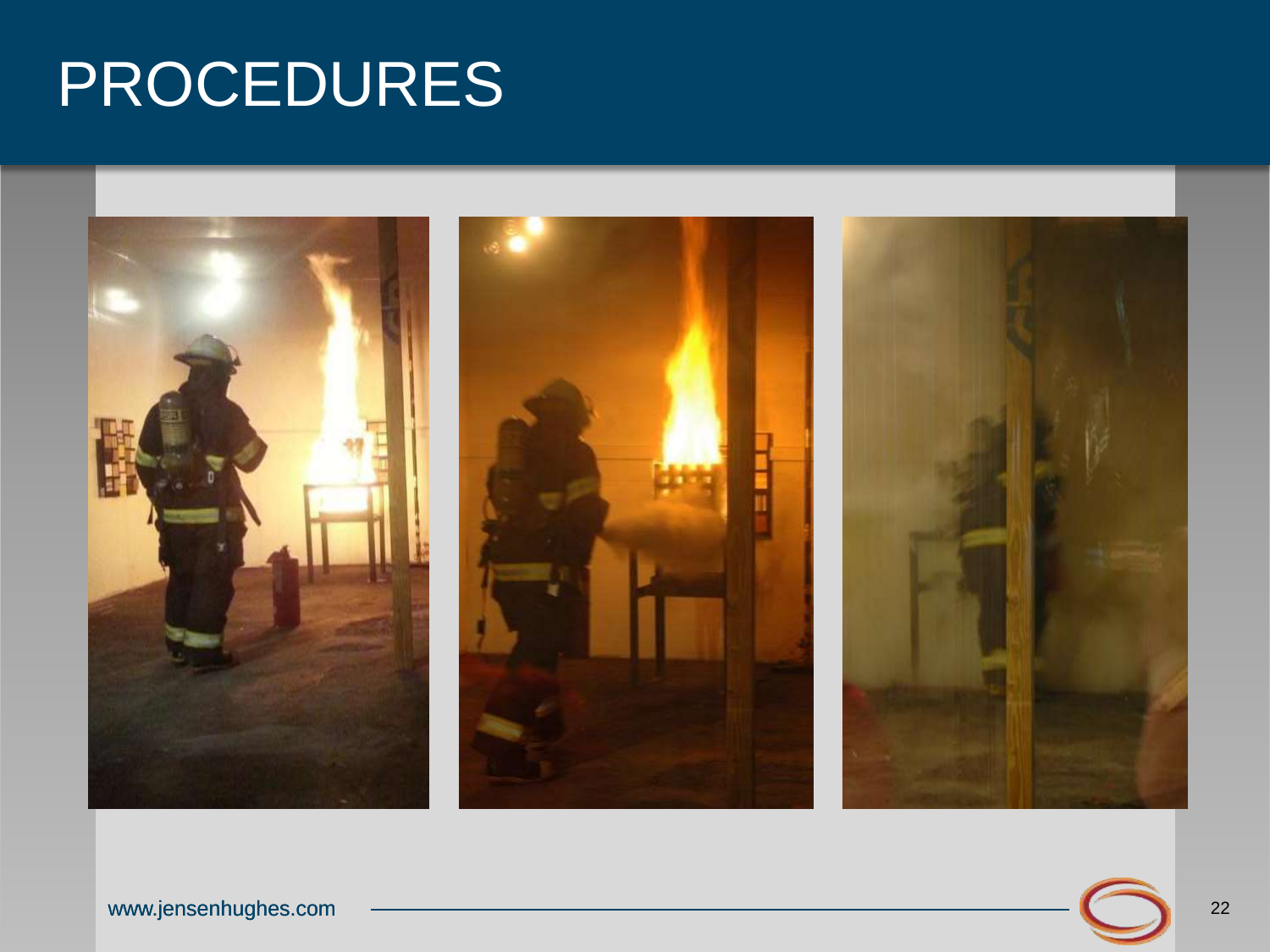| <b>Test</b><br><b>Number</b> | <b>Agent</b>                                  | <b>Extinguishing</b><br><b>Time</b><br>(sec) | <b>Extinguisher</b><br><b>Discharge Time</b><br>(sec) | <b>Agent Discharged</b><br>(kg (lb)) |
|------------------------------|-----------------------------------------------|----------------------------------------------|-------------------------------------------------------|--------------------------------------|
| 1B                           | <b>ABC Dry</b><br>Chem                        | 3                                            | 33                                                    | 4.5(9.9)                             |
| 2B                           | <b>Water Mist</b>                             | 6                                            | 88                                                    | 9.0(19.8)                            |
| 3B                           | <b>Halotron</b>                               | 3                                            | 13                                                    | 7.0(15.5)                            |
| 4B                           | <b>FE-36</b>                                  | $\overline{4}$                               | 14                                                    | 6.0(13.2)                            |
| 5B                           | <b>ABC Dry</b><br>Chem &<br><b>Water Mist</b> |                                              | <b>ABC: 34</b><br>Water: 83                           | ABC: 4.5 (9.9)<br>Water: 8.8 (19.4)  |
| 6B                           | <b>ABC Dry</b><br>Chem &<br><b>Water Mist</b> |                                              | ABC: 32<br>Water: 93                                  | ABC: 4.5 (9.9)<br>Water: 9.0 (19.8)  |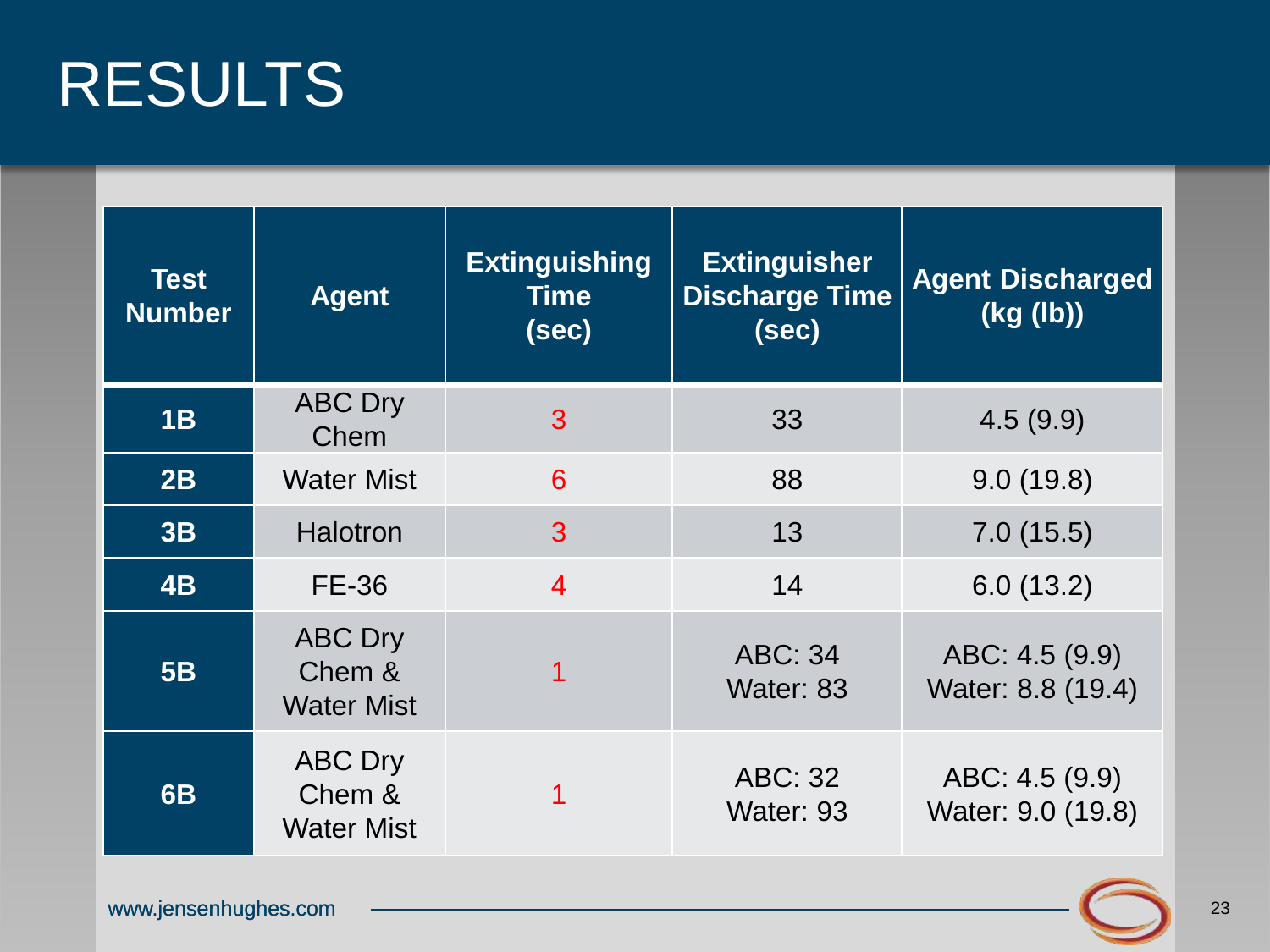### RESULTS – TEMPERATURE

Direct sample array temperatures were notably higher than for non-fire tests

| <b>Test No.</b> | <b>Agent</b>               | <b>Direct Sample</b><br><b>Array Temp.</b><br>At End of<br><b>Discharge</b><br>$(^{\circ}C)$ | <b>Non-Fire Test</b><br><b>Minimum</b><br><b>Direct Sample Array Temp.</b><br><b>During Discharge</b><br>$(^{\circ}C)$ |
|-----------------|----------------------------|----------------------------------------------------------------------------------------------|------------------------------------------------------------------------------------------------------------------------|
| 1B              | <b>ABC Dry</b><br>Chem.    | 55                                                                                           | 20                                                                                                                     |
| 2B              | <b>Water Mist</b>          | 31                                                                                           | 14                                                                                                                     |
| 3B              | <b>Halotron</b>            | $-3$                                                                                         | $-23$                                                                                                                  |
| 4B              | <b>FE-36</b>               | 18                                                                                           | $-41$                                                                                                                  |
| <b>5B</b>       | ABC &<br><b>Water Mist</b> | 58                                                                                           | 15                                                                                                                     |
| <b>6B</b>       | ABC &<br><b>Water Mist</b> | 61                                                                                           | 15                                                                                                                     |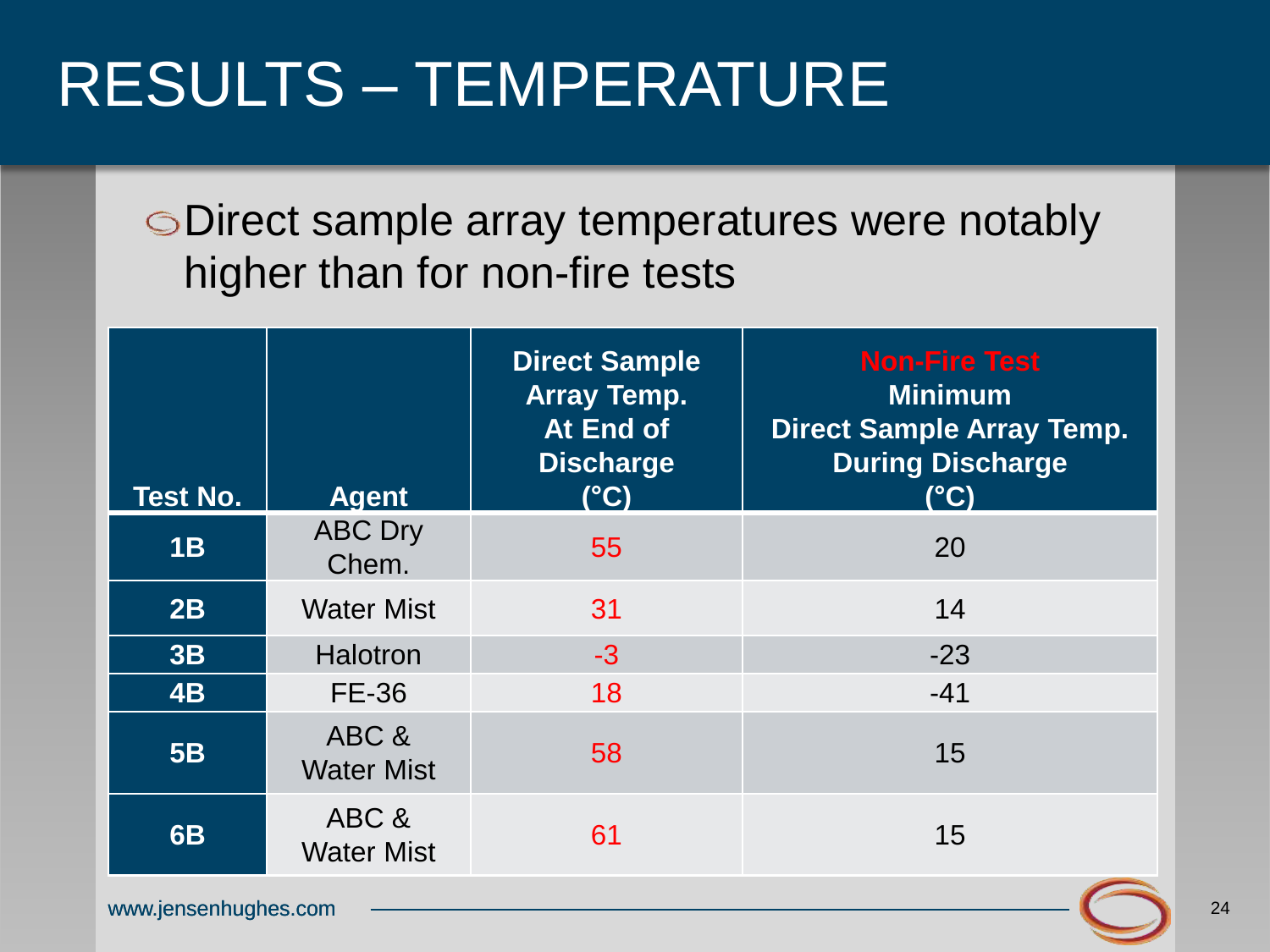

Extinguisher Agent Deposition

*Nominally the same as non-fire tests*

**Slight deposition for most materials** 

Direct array samples had largest agent deposits, some fur samples gained up to 2.0g

Difficulties with mass measurement:

- Some samples fell and broke,
- Velcro adhesive removed bits from the backs of samples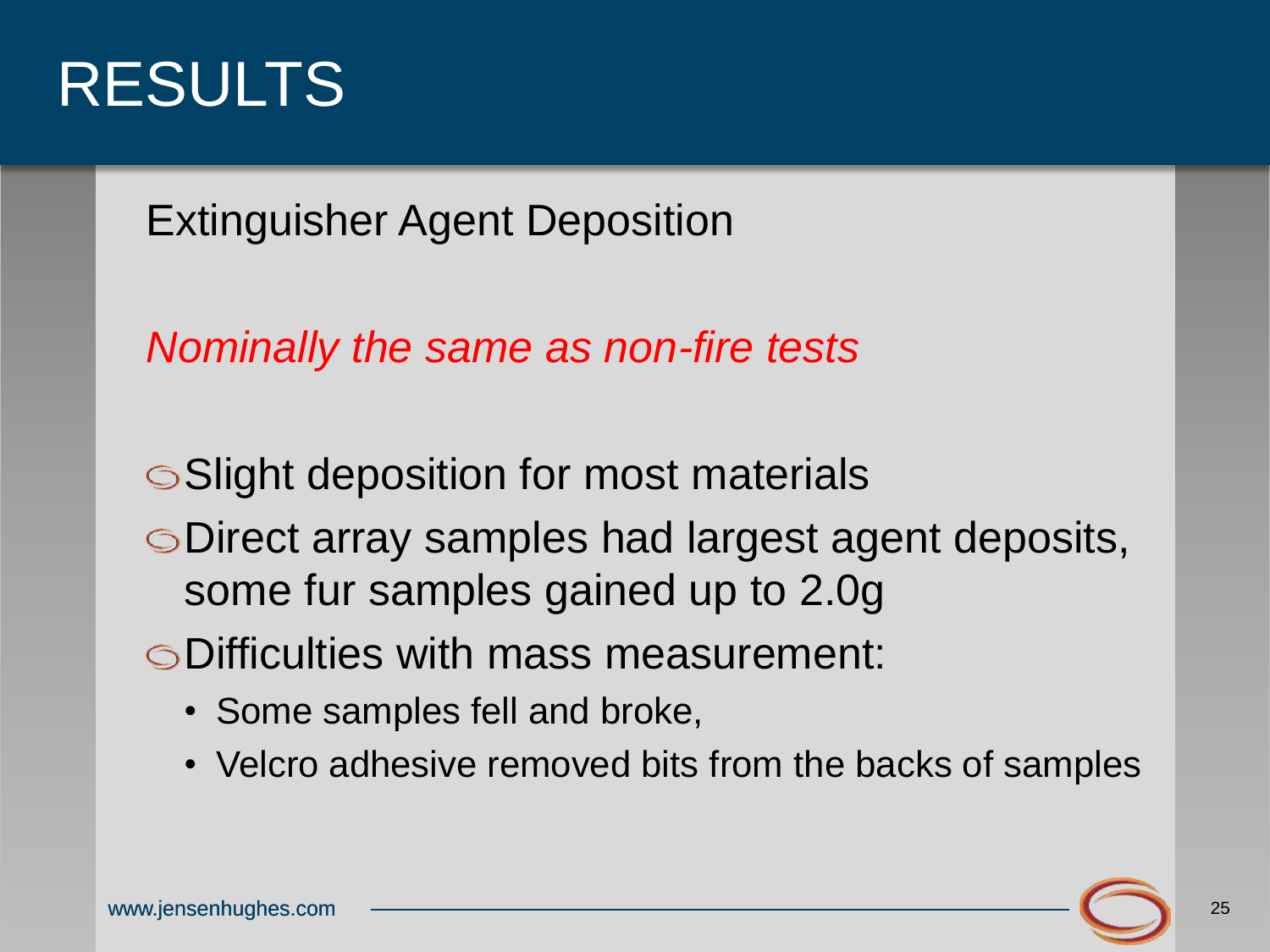### SAMPLES- OBSERVATIONS



Water Mist **Mist Halotron Halotron FE-36**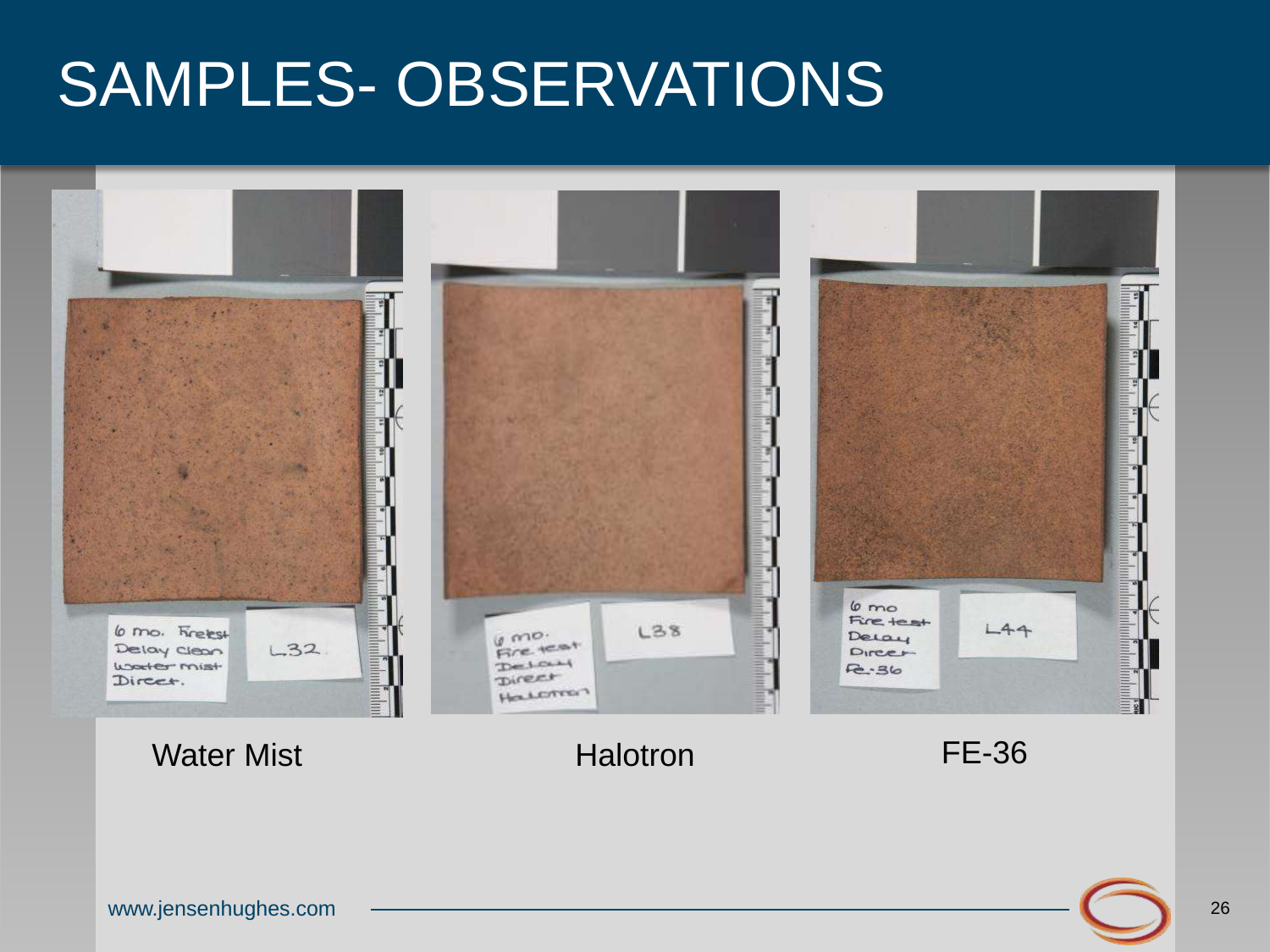### SAMPLES- OBSERVATIONS



ABC Dry Chemical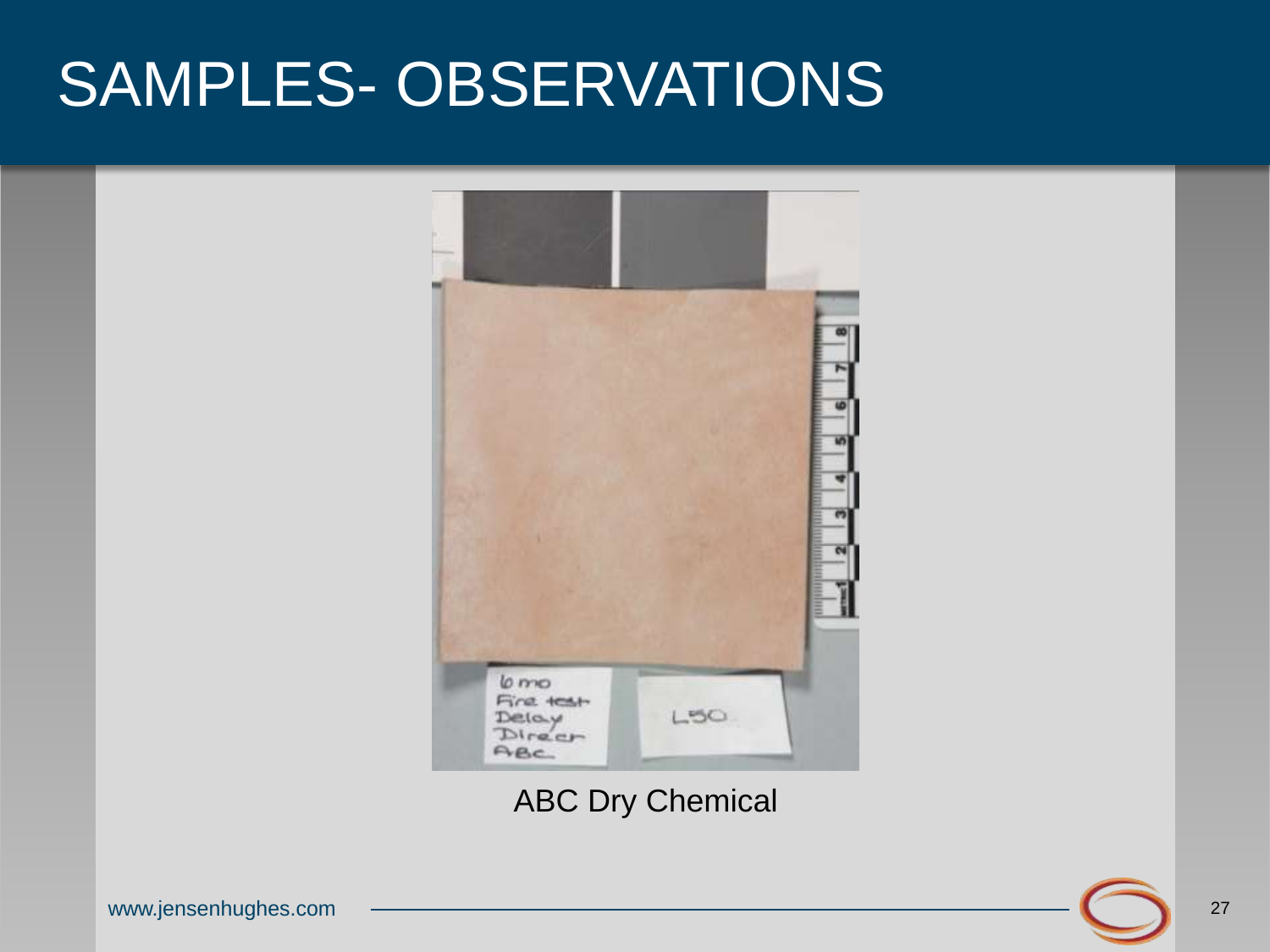### SAMPLES- OBSERVATION - Halotron



#### Acrylic Paint

www.jensenhughes.com

51-0-4 the ball of the company of the state of the state of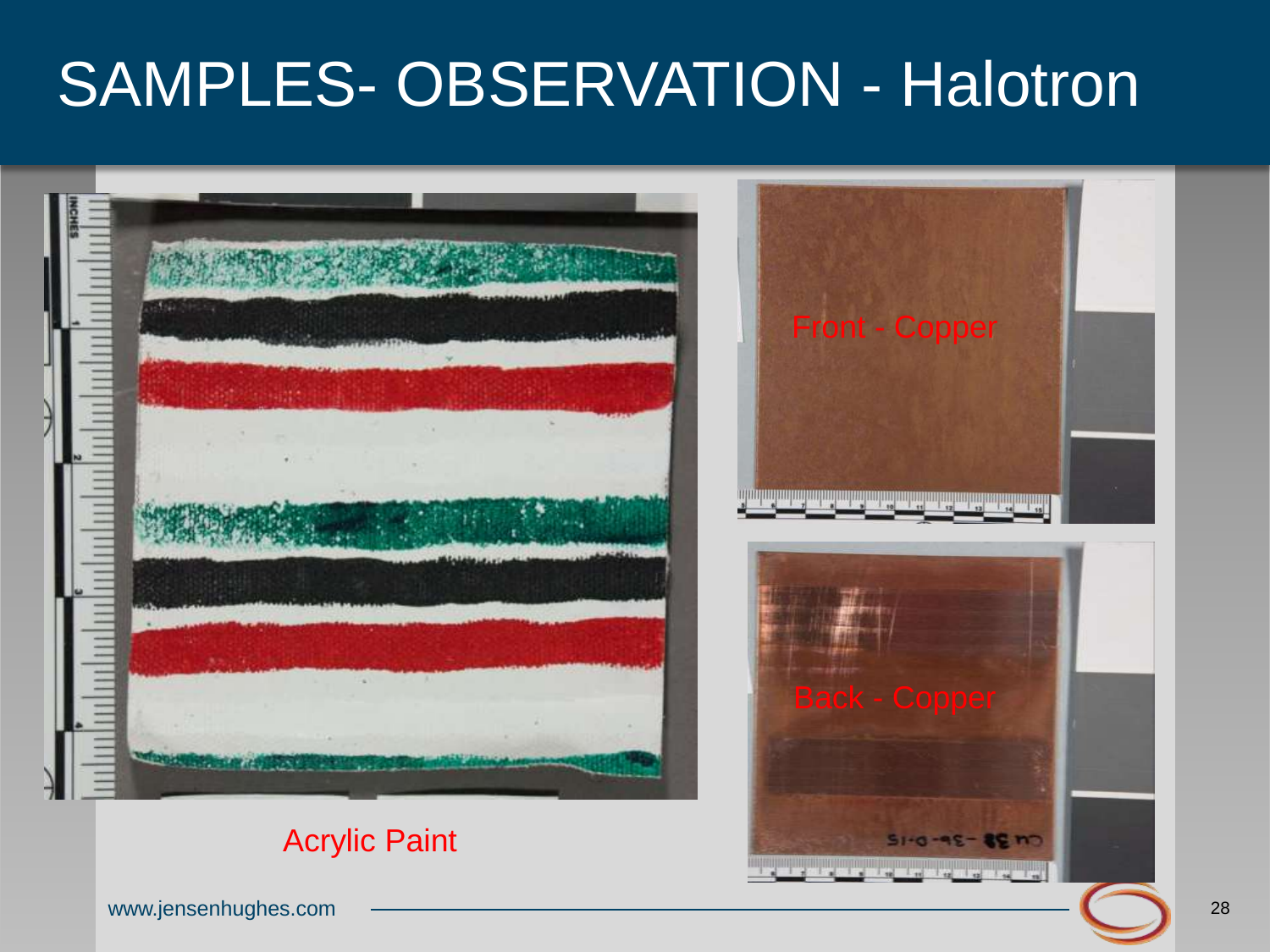### CLEANING

#### 4 methods for cleaning chosen:

- Swabbing with Deionized water
- Soot eraser
- Brushing
- Vacuuming

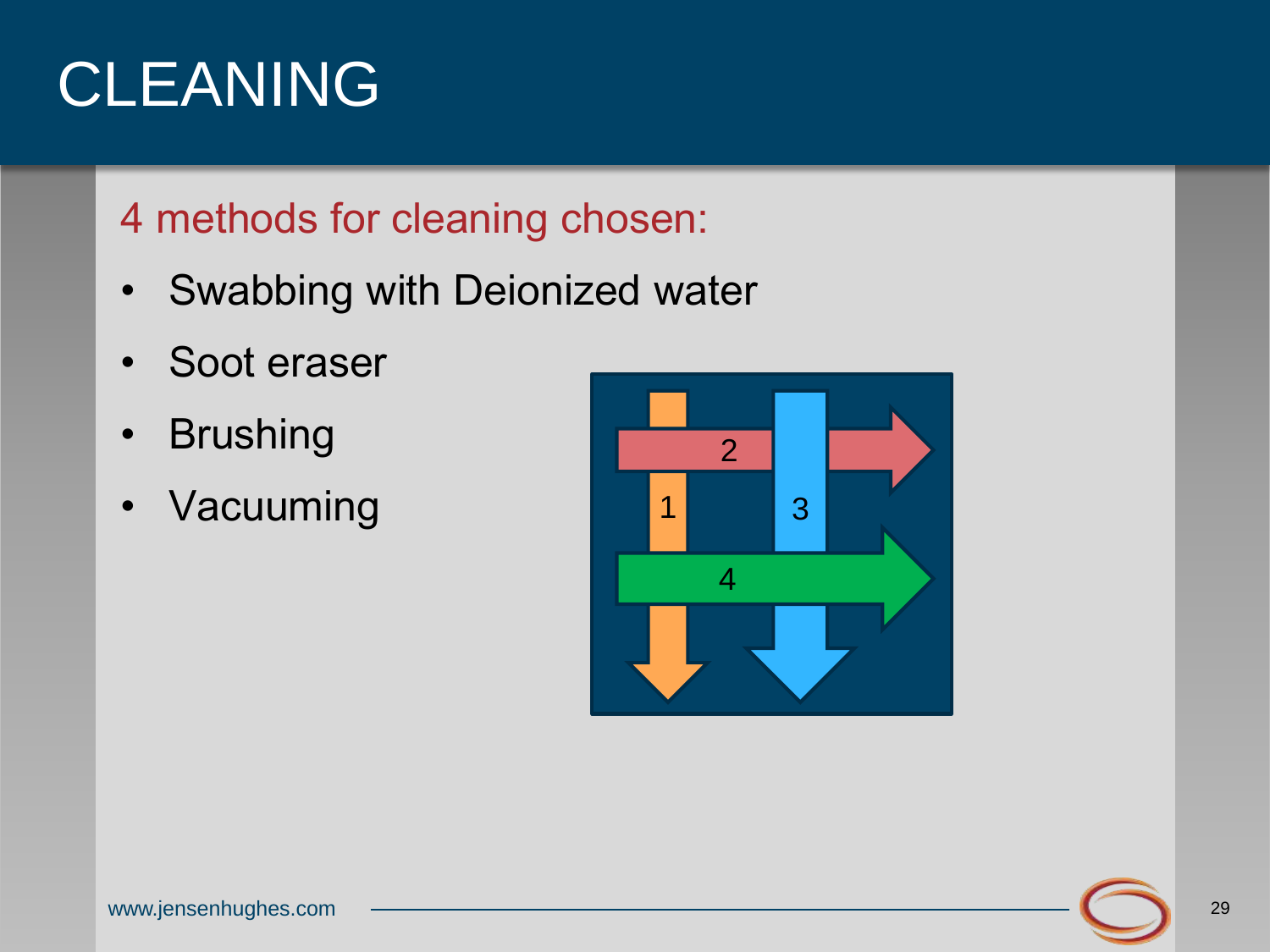### CLEANING



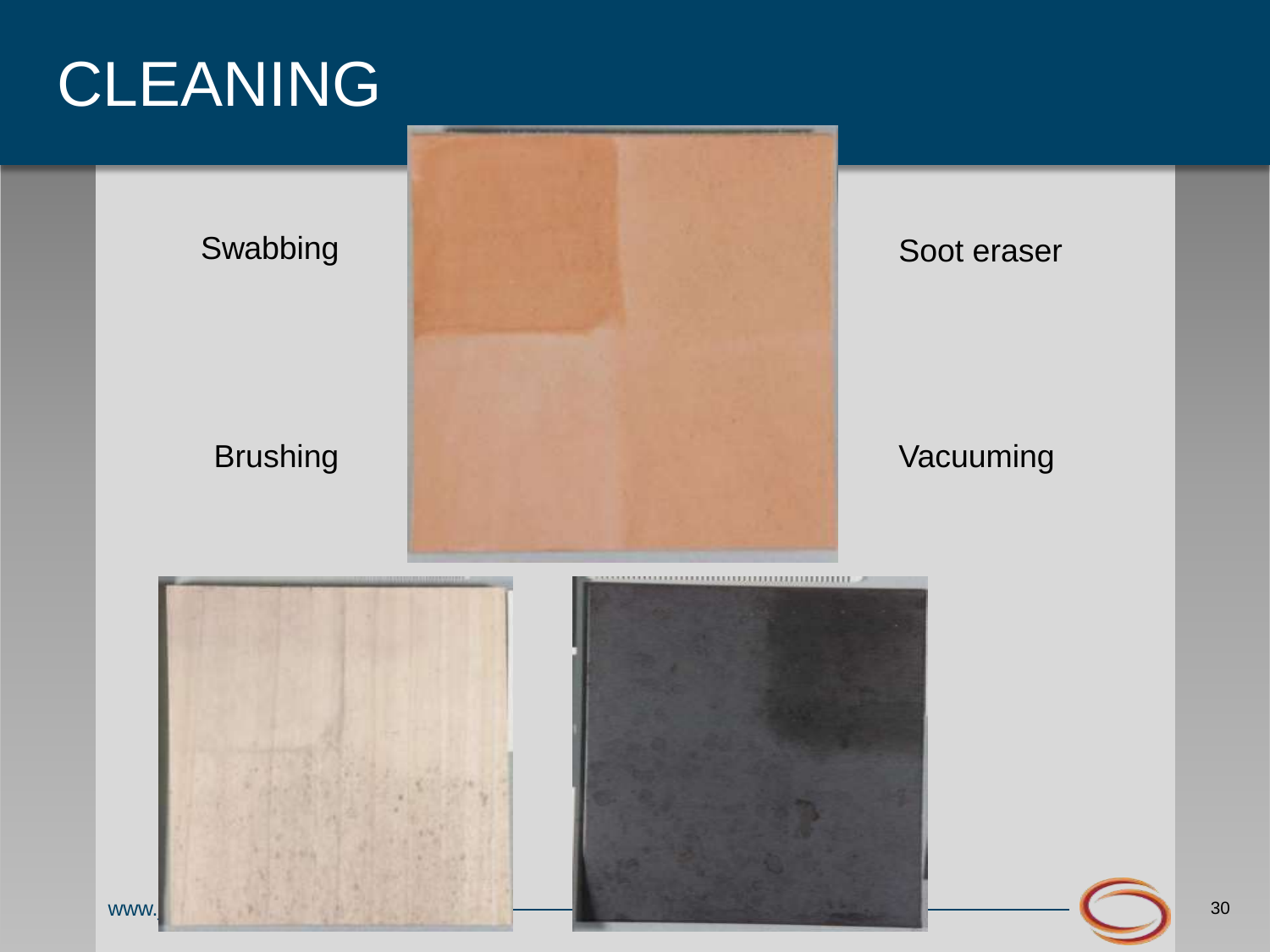### **SUMMARY**

A reproducible test method was established for fire and non-fire tests Wide range of materials and extinguisher agents evaluated Conservator assessment/observation of materials is complete; analysis is ongoing

Final project report in October 2016

31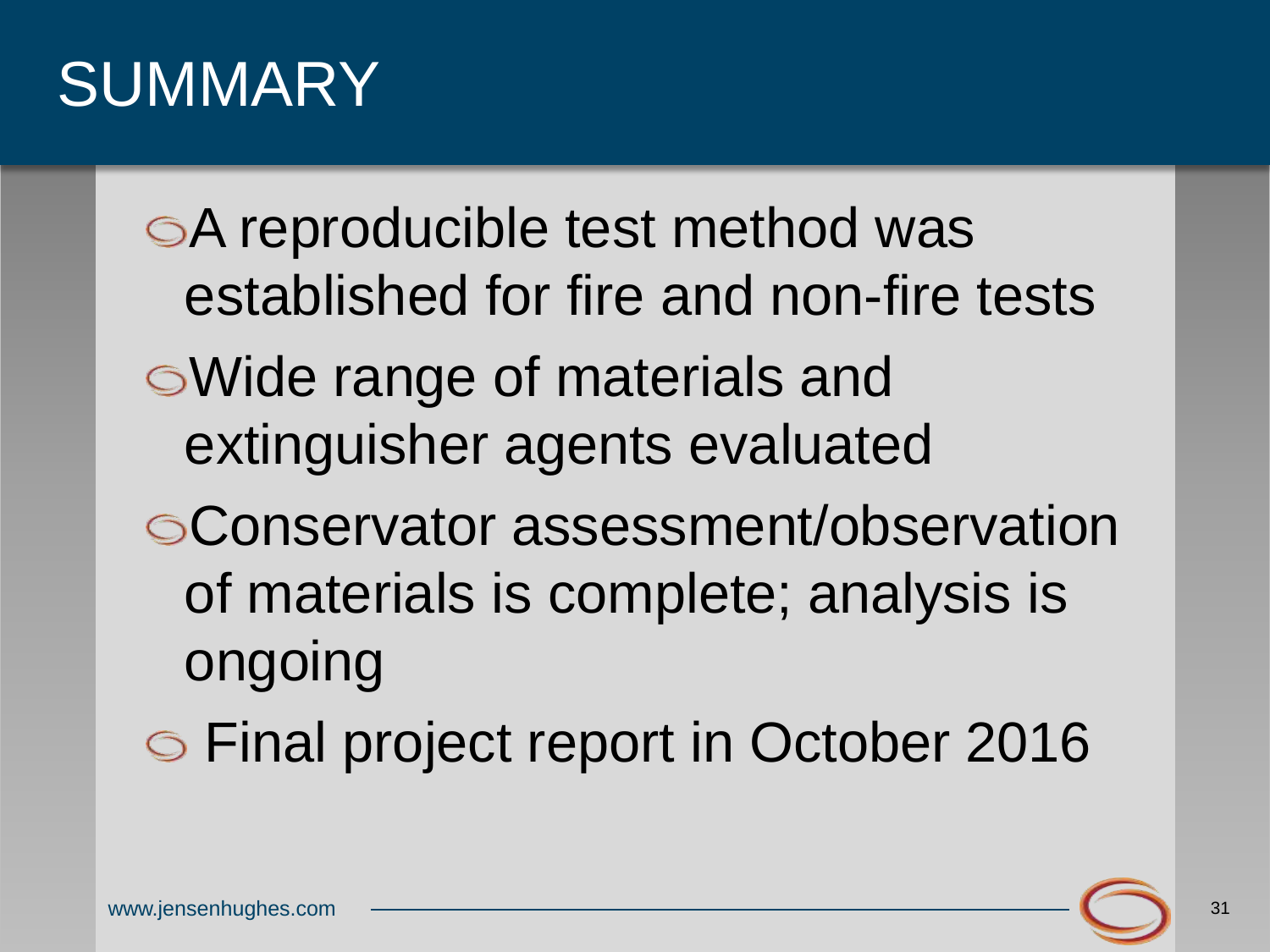### ACKNOWLEDGEMENTS

This work was carried out under IMLS-NLG Grant MG-30-13-0083-13.

The authors would like to thank the NFPA Research Foundation personnel and project Technical Panel for their assistance in guiding the test planning and advising the test group.

The authors would also like to thank Amerex for their generous donation of extinguishers used in testing.